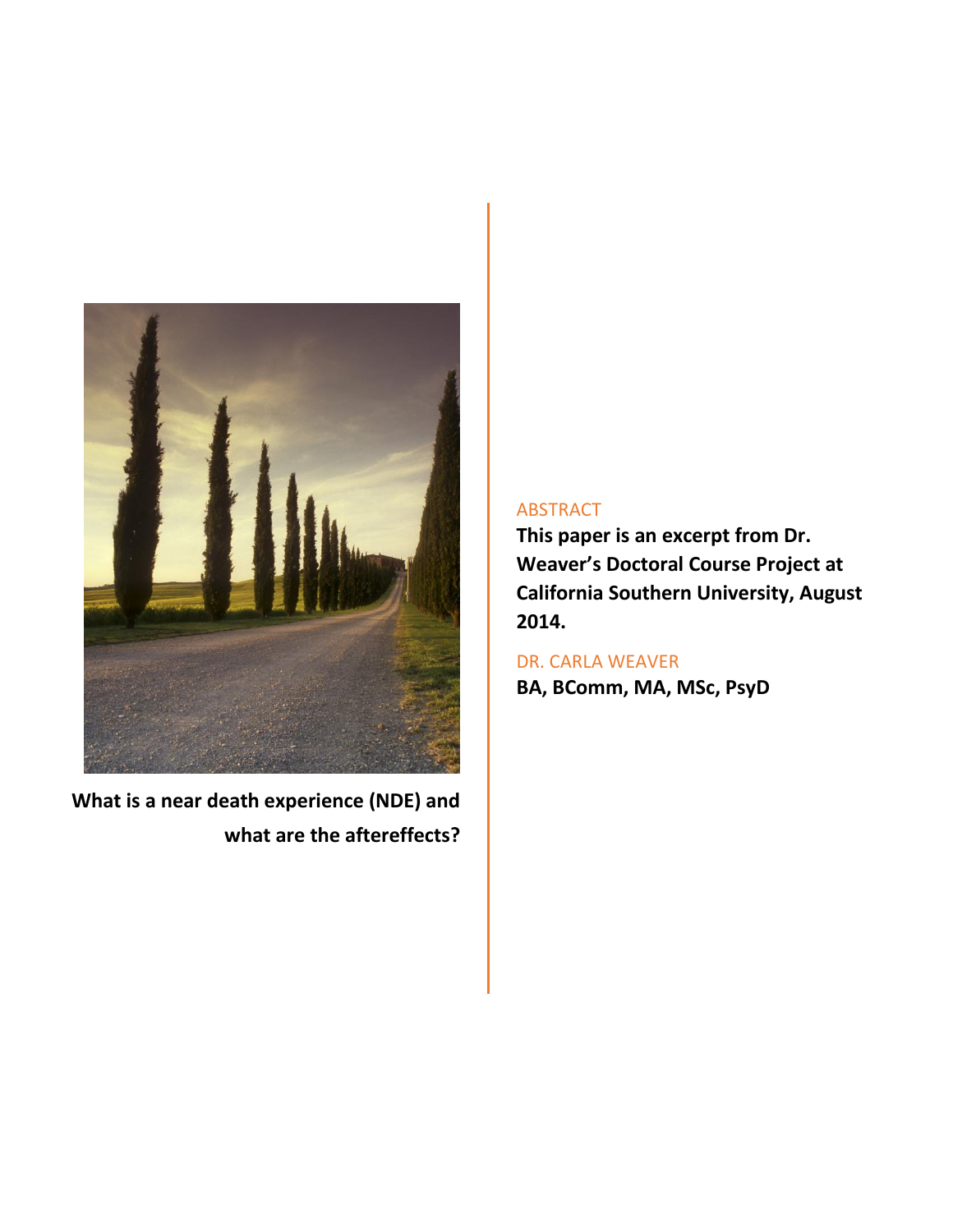## **Table of Contents**

| What is a near death experience (NDE)?                                           | 2  |
|----------------------------------------------------------------------------------|----|
| The Aftereffects of Near-death Experiences                                       | 3  |
|                                                                                  |    |
|                                                                                  |    |
| Comparison of Aftereffects Between NDErs and Other Survivors of Life-threatening |    |
| Coping After the NDE                                                             | 8  |
| Integrating the Experience with Psychological Counseling                         | 12 |
| <b>References</b>                                                                | 13 |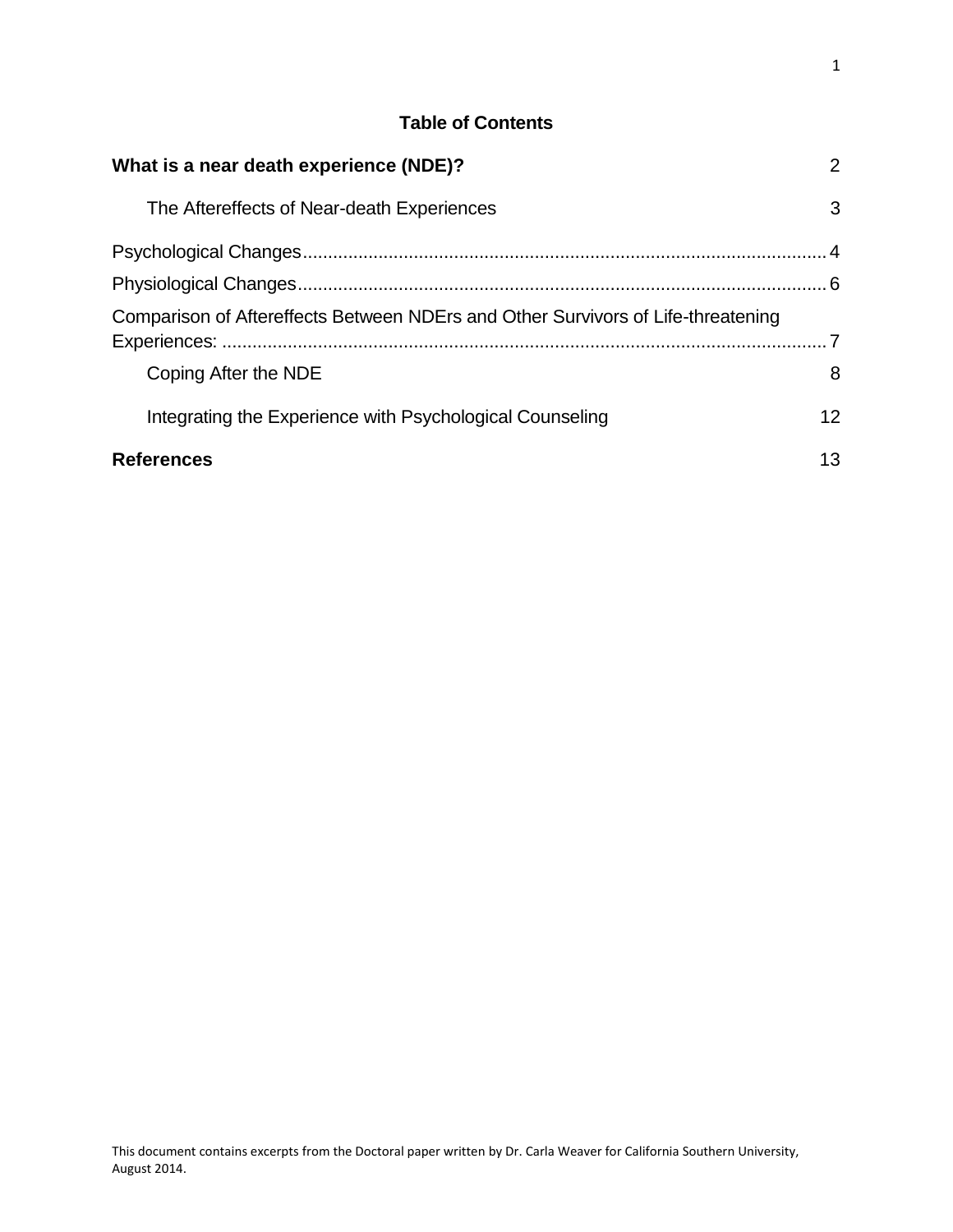# What is a near death experience (NDE)?

<span id="page-2-0"></span>Between 4% and 15% of the population reports having had a near-death experience (NDE) according to studies in Germany (Knoblauch, Schmied, & Schnettler, 2001), Australia (Perera, 2005) and the United States (Gallup & Proctor, 1982; Ring, 1982; Sabom, 1982). A study completed in the Netherlands (Van Lommel, 2001) reported that 18% of survivors who experienced a heart attack and were clinically dead reported also experiencing an NDE (IANDS, 2011b; van Lommel, 2001).

While there are skeptics who doubt the authenticity or reality of near-death experiences, the researchers who study them are highly qualified and respected scholars. Even noted psychologist, Karl Jung is documented to have had a near-death experience in 1944, when he had a heart attack. He wrote that he would not have thought that such an experience could be possible, yet he found the experience to be very real (Jung as cited in Nelson, 2012).

The documented frequency of NDEs supported by intense research is attributed mainly to advances in technology that result in more people being resuscitated during life threatening situations, which include cardiac arrest, asphyxia or near-drowning, shock due to blood loss, cerebral haemorrhaging and traumatic brain injury (Agrillo, 2011; van Lommel, 2004). References to near-death experiences were found in writings from Europe, the Middle East, Africa, India (Blackmore, 1993, Satwant & Stevenson, 1986; Zaleski, 1987), Asia and Pacific and Native American cultures throughout time (Greyson, 2000b, 2006).

A near-death experience occurs while unconscious as a result of a medical emergency (Hanegraaff, 2013). To be clear, a near-death experience is a very specific cluster of events that are recollected by the experiencers and include two or more of the more than 15 common characteristics reported by neardeath experiencers and identified by researchers (Greyson, 1993, 2000b; IANDS, 2011c; Long and Perry, 2010; Moody, 1975). While no two NDEs are identical, researchers studied them and described these common characteristics to clearly identify what is a near-death experience and what is not. Greyson (1993, 2000b) defined a characteristic NDE experience and found an NDE may include two or more of the following elements:

- leaving the body
- moving through a tunnel
- heightened awareness
- seeing a light or darkness
- being in a spiritual dimension, where one may encounter landscapes, deceased relatives, friends, spiritual beings or religious figures
- understanding the nature of the universe
- a holographic life review
- feeling connected to all that is
- crossing a point of no return
- knowingness about the future, and
- knowledge of one's life purpose.

These elements are consistent with other research findings (Greyson, 1993, 2000b; IANDS, 2011b; Long and Perry, 2010; Moody, 1975; Ring & Valarino, 1998; van Lommel, 2004).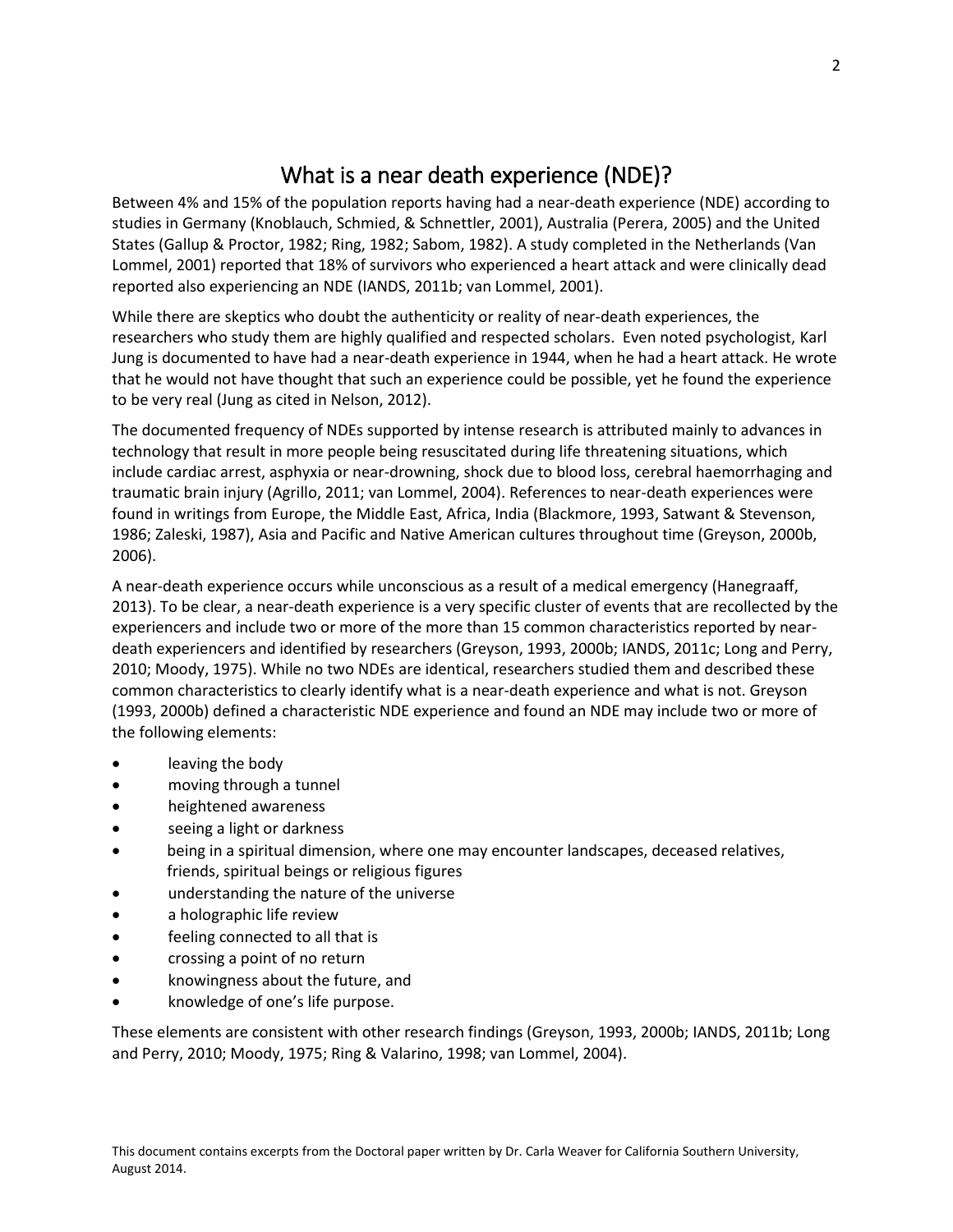### <span id="page-3-0"></span>**The Aftereffects of Near-death Experiences**

Eighty percent of experiencers say that they have been profoundly changed by their NDEs (Fenwick & Fenwick, 1995; Greyson, 2000b, 2006; IANDS, 2011a). Greyson (2006) noted that one of the most significant features of an NDE is the life changing effect of the experience. Greyson observed the profound and long lasting changes that occur in experiencers' values, attitudes toward death and life meaning and purpose following an NDE. Whether the NDE itself was pleasurable (83%) or distressing (17%), the experiencers usually come to believe that the outcome was positive, and they remember it for a lifetime (Fenwick & Fenwick, 1995). Some of the changes occur immediately after the NDE, while other changes are more gradual taking months or years, as the individuals integrate the experiences (IANDS, 2011c).

Most experiencers report profound changes in their spiritual outlooks and beliefs and in their attitudes toward life (Fenwick, 2004; IANDS, 2011a; Kason & Degler, 1998; Moody, 1975; Ring, 2006). Some researchers describe the aftereffects of the NDE as a spiritual transformation, spontaneous spiritual awakening or spiritual emergence (Greyson, 1997, 2006; Grof & Grof, 1989; Kason & Degler, 1994).

Ring (1986) studied the aftereffects of NDEs by comparing self-reported data from the near death experiencers (NDErs) with information provided by close family and friends of the NDErs who had known them before and after the near-death experiences. Ring's study confirmed that close friends and family members supported the NDErs descriptions of their changes in appreciation for life, feelings of improved self-worth and greater concern for others.

Kason had a near-death experience in 1979, and she described her own spiritual transformation from the NDE as including improved relationships with family, greater capacity to love and forgive, stronger spiritual belief, greater commitment to truth, psychic experiences, strong intuition, clairsentience and clairvoyance. She wrote that in the years since her NDE, she has had many experiences of expanded consciousness during which she feels that her consciousness extends outside her body and she becomes more intuitively aware of everything around her. During these periods of expanded consciousness, Kason describes physiological aftereffects, such as rushes of energy along her spine accompanied by spiritual insights; a recurring inner noise; episodes when the world around her is more luminous; more inclination toward prayer, meditation and practicing yoga; and more awareness that we are all connected (Kason & Degler, 1998).

Grof and Grof (1989), Kason and Degler (1994 as cited in Rominger, 2010) and Rominger (2010) described that the aftereffects of a near-death experience may constitute a spiritual emergency. Grof and Grof (1989) stated that NDEs frequently incite spiritual emergencies because they challenge the belief systems of people who experience them. People who have experiences of unusual states of consciousness with emotional and intuitive experiences may be going through a spiritual evolution brought on by the near-death experience and due to the spontaneity of the experience, it constitutes a spiritual emergency or transpersonal crisis.

Both William James and Karl Jung considered the concept of spiritual emergency, and Jung wrote in *Memories, Dreams, Reflections* that he experienced a spiritual emergency (Viggiano & Krippner, 2010). Assagioli (1986) also wrote about the importance for medical and psychology personnel to understand spiritual development and emergency.

Not all manifestations of spiritual aftereffects from an NDE are considered spiritual emergencies.

Greyson (1983) reported that most people who had a positive near-death experience were less afraid of death and less anxious after the experience (Fenwick, 2004; Moody, 1975; Noyes & Kletti, 1976).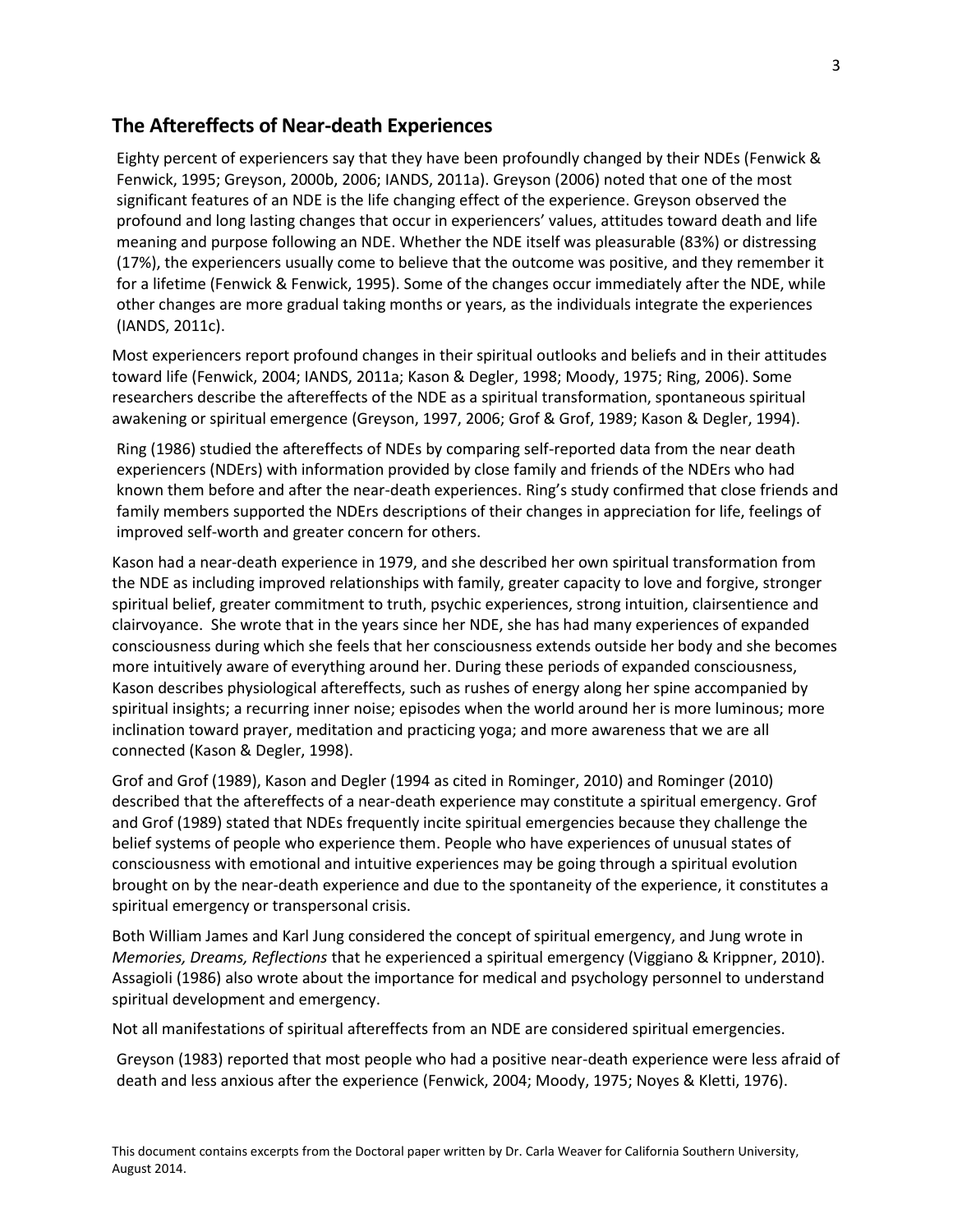The International Association of Near Death Studies (IANDS) divides their summary of NDE aftereffects into psychological and physiological differences (IANDS, 2011a). Ring (2006) presented a psychological profile of NDErs following their experiences, and categorized the effects into three groups: (a) psychological and behavioral changes, (b) changes in consciousness and paranormal functioning, and (c) physiological and neurological changes.

#### <span id="page-4-0"></span>Psychological Changes

A summary of common psychological changes *after* a near-death experience as published by IANDS (2011a) includes:

- loss of the fear of death
- more spiritual
- **•** less religious
- ability to think abstractly
- more philosophical,
- periods of depression
- more generous and charitable
- expanded concept of love
- challenges with relationships,
- unresolved issues from childhood and/or inner child issues
- less competitive
- strong sense of life purpose
- rejection of previous limitations in life and normal role-playing
- heightened senses (taste, touch, feel, smell)
- increased intuitive / psychic abilities
- charismatic
- child-like feelings of awe and wonder
- reduced stress
- more detached and objective
- continued dissociation or out-of-body experiences
- easily absorbed
- thirst for knowledge and enthusiasm for learning
- more inquisitive.

Ring's (2006) profile described changes related to a greater appreciation for life including:

- increased gratitude
- increased feelings of self-worth, self-confidence and self-acceptance
- increased concern and compassion for others
- reverence for all life and nature and respect for the planet earth
- rejection of materialism
- reduced competitiveness
- caring about what really matters
- more spiritual
- thirst for knowledge (often related to spirituality)
- sense of purpose and meaningfulness in life.

Van Lommel (2001) found that experiencers' beliefs in an afterlife had increased while their fear of death had decreased. NDE experiencers also had increased interest in the meaning of their own lives,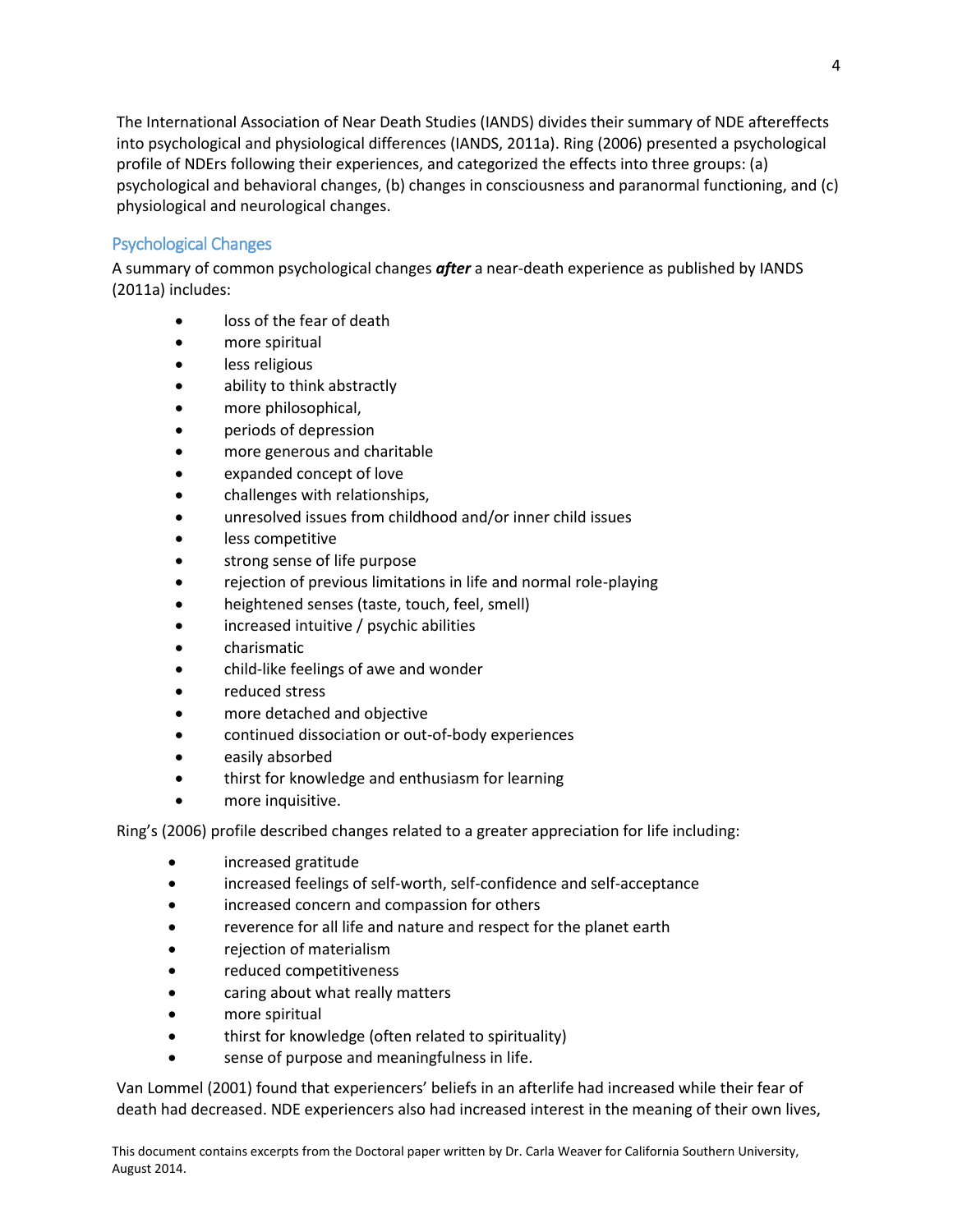and increased acceptance of others and more demonstration of love. Both experiencers of superficial and core experiences realized the same changes. After 8 years, the life-change inventory reflected positive changes of the NDE experiences in the self-assured, socially aware and religious variables. The control group of non-NDE experiencers showed decreased belief in life after death and spirituality and increased fear of death.

**Life purpose.** Most experiencers say that they feel a greater sense of purpose in their lives and that they have changed attitudes about life after their NDEs (Moody, 1975). After her near-death experience, Eadie (1994) wrote that her life purpose was to live a full, abundant and joyful life and to use her free will to do so.

Kashdan and McKnight (2009) developed a theoretical model of purpose development, and identified three pathways that lead to development of a life purpose. The second pathway is reactive and results from a transformative life event, such as a near-death experience, which provides new meaning or clarity of purpose to the person's life. The other two pathways are:

- 1. Proactive the person devotes time and energy to developing purpose; and
- 3. Social Learning the person forms a life purpose by observing, imitating or modeling others (Kashdan & McKnight (2009).

The reactive development of a life purpose involves a chance event that transforms a person's motivation to be purpose-driven. Kashdan and McKnight (2009) noted that the person may become more introspective and may re-evaluate priorities, or seek out new activities that are more meaningful to them. The aftereffects of a near-death experience are transformative in that many NDErs change their behaviors and may become more spiritual or purpose-driven following their NDEs.

**Loving and accepting.** IANDS (2011a) described that experiencers become more loving and accepting of others and practice unconditional love and forgiveness after their NDEs. Experiencers see themselves as immortal souls living a physical experience to learn lessons. They may be less concerned with time or the past and future, and more focused on the present moment (Fenwick & Fenwick, 1995; Greyson, 2000b; Moody, 1975). Experiencers feel an expansion of consciousness and awareness of a connection to all that is (Assagioli, 1986).

**Intuitive abilities.** Some experiencers report increased psychic or intuitive abilities, or the ability to heal, having more out-of-body experiences, remembering the future, or awareness of other beings that they met during their NDE (Fenwick & Fenwick, 1995; Greyson, 2000b; Moody, 1975). One of Moody's (1975) clients reported that after his NDE, he felt he had a renewed spirit and that others found him to have a consoling manner. He was also able to intuitively learn information about others. Brinkley (1995) spoke about how confusing it was after his NDE when he realized that he had new intuitive abilities that he couldn't always interpret or control, and Storm (2005) noticed that his senses were much clearer and he could sense how other people felt because he had developed some psychic abilities following his NDE. Fenwick and Fenwick (1995) found that 42% of their respondents felt more spiritual after their NDEs; 22% felt like a better person, 40% said that they had become more socially conscious and 47% felt more psychic.

**Conflicting beliefs before and after NDE.** Experiencers also have a clear delineation between their lives before and after their NDEs. Storm (2005) described waking up in the hospital after his NDE and questioning the reality of his NDE and comparing how he had felt before his NDE with how he felt after. He wanted to change his life but he didn't know how to begin. All of these changes can make NDErs very different to their families and friends, sometimes causing difficulties in their relationships (IANDS, 2011a).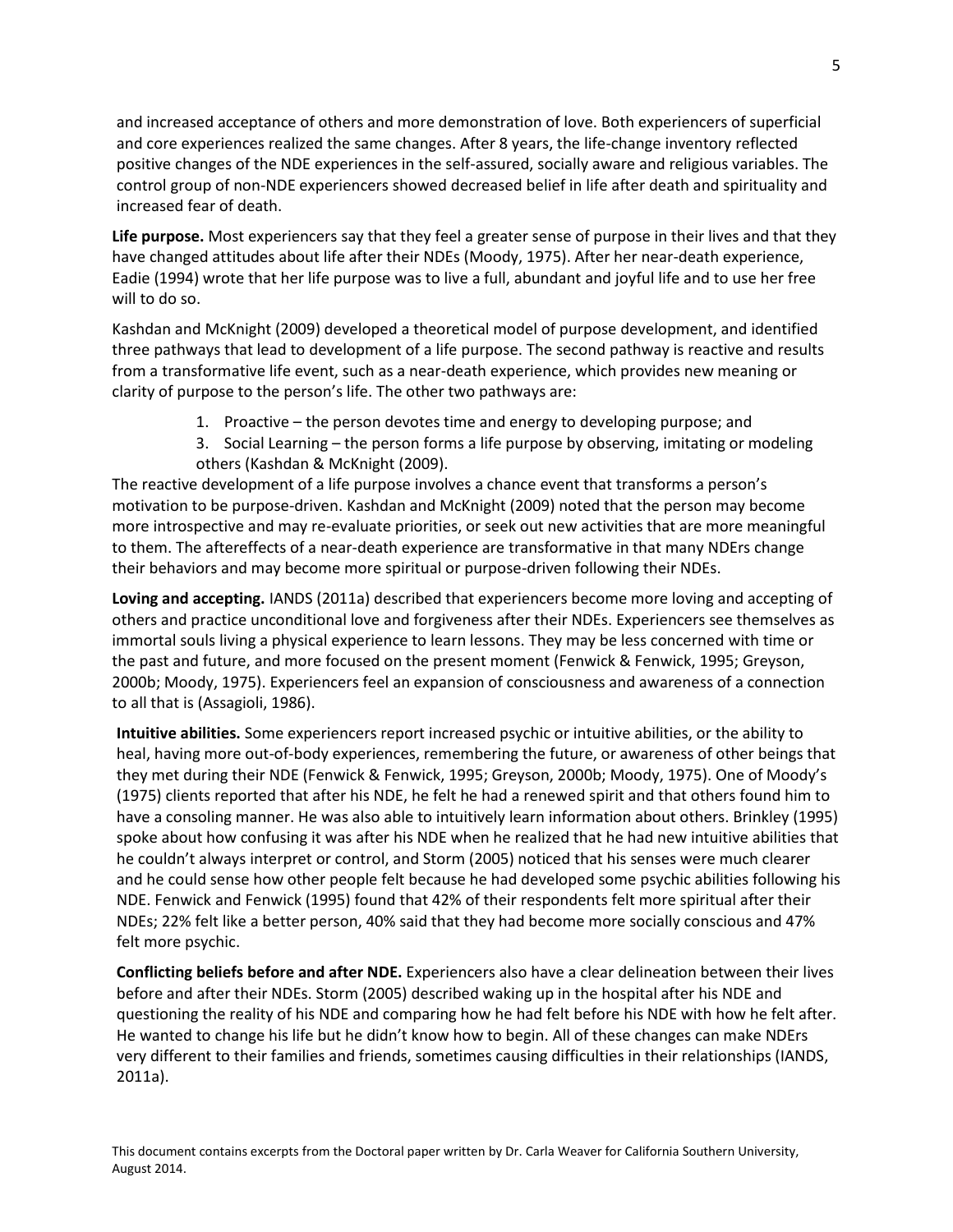**Loss of fear of death.** One of the common aftereffects of the NDE is a loss of the fear of death because experiencers realize that consciousness continues after death (Fenwick & Fenwick, 1995; Greyson, 2000b; Moody, 1975). Fenwick and Fenwick's study (1995) found that 82% of their respondents were less afraid of death after their NDEs. Greyson (1992) compared fear of death between a group of 135 near-death experiencers, a group of 43 people who had a life-threatening experience but did not have an NDE, and 112 people who had not ever had a life-threatening experience. He found that NDErs were significantly less afraid of death than were the other two groups.

**Belief in afterlife.** Two of van Lommel's (2004) subjects described their belief in the existence of consciousness after death and an afterlife. The first stated that he found his NDE to be very real and convinced him that consciousness continues after death and life continues as if in a different life dimension. Another respondent said that the NDE was a gift because she now was convinced that there is an afterlife.

When experiencers return to their bodies after their NDEs, it is a confining and terrible experience, as described by one experiencer from van Lommel's (2004) study who stated that he did not want to return to life.

**Ineffable.** Experiencers often lament that there are no words that adequately describe their experiences and they search for the right words to tell their stories, which is one of the reasons why it has also been difficult for researchers to agree on a single definition of the near-death experience (Fenwick & Fenwick, 1995). Moody (1975) included one account that expressed this well. The respondent said that he had found his NDE experience to be beautiful beyond description and the he would have liked to share the experience with another but it would be too difficult to describe it.

**Distressing NDEs.** Greyson and Bush (1992 as cited in Rominger, 2010) described the aftereffect of a distressing NDE as an overwhelming feeling of emptiness and bleak anguish. Those who experienced a distressing NDE described being overcome with emotion when recalling their NDEs and feeling empty, depressed and separated from others. An experiencer of a distressing NDE said that he believed that he was going to hell when he died, so he did not think that his life mattered or that he could have any impact on the inevitable outcome of going to hell. This same experiencer described feeling at odds with religious leaders who had not actually experienced the afterlife as he had. He also described deep metaphysical, philosophical and existential fears following his distressing NDE (Rominger, 2010).

#### <span id="page-6-0"></span>Physiological Changes

Ring's (2006) profile described the following physiological changes:

- "hyperesthesia," sensitivity to light, sound, humidity and other environmental factors
- "hypoarousal," such as reduced body temperature, blood pressure or metabolic rate
- spiritual awakening energy shifts or kundalini activation
- neurological and brain changes.

**Changed nervous systems.** Ring's (2006) study found that over 50% of respondents described that their nervous systems had changed since their NDEs and that more than 33% believed that their brains were physically changed by the NDE.

IANDS also described a number of physiological changes that have been observed in NDE experiencers.

**Sensitivity to light, sound and electricity.** Many feel an increased sensitivity to light and sound following their NDE, which results in changes to their tastes in music to more classical or soothing types and changes to their behavior related to spending time in the sun. Some avoid the sun while others simply cannot get enough of it (IANDS, 2011a).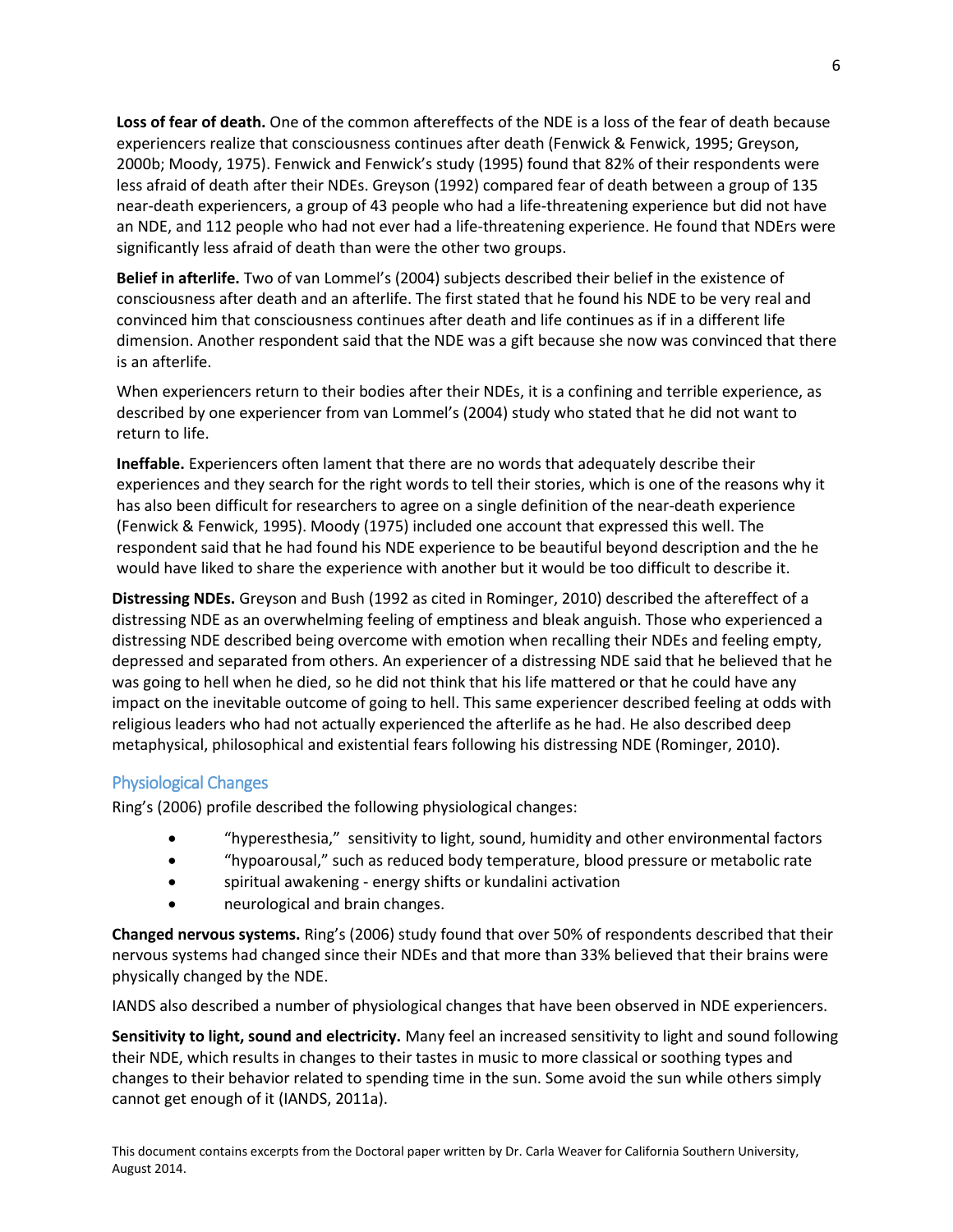IANDS (2011a) also reported that some experiencers become sensitive to electrical activity. The energy around them affects electrical equipment and devices, such as causing watches to stop, sound equipment to screech, TVs to change channels, computers to lose information and other unexplainable events. Experiencers who have had time to integrate their NDE experiences become more used to this sensitivity and handle it better than others who have not had time to adjust or process the experience (IANDS, 2011a).

**Kundalini awakening.** Experiencers also report increased energy surges along the spine and sightings of light around them. Some researchers (Grey, 1985 as cited in Greyson, 1993; Greyson, 2003; Kason & Degler, 1994; Kieffer, 1987 as cited in Greyson 1993; Kundalini Research Network, 2013; Ring & Valarino, 1998) believe that this is the kundalini energy, which is related to spiritual energy. Research is being conducted in Canada by the Kundalini Research Network, which is a group of researchers and health care professionals who study the power of consciousness and the kundalini energy (IANDS, 2011a; Kundalini Research Network, 2013).

Ring (1998) was the first Western researcher to suggest a relationship between the aftereffects of NDEs and the awakening of kundalini energy. Ring suggested that the kundalini energy is the source of the near-death experience or else that the near-death experience can trigger the kundalini energy to be released. Greyson researched whether there is a relationship between NDEs and kundalini energy and found that NDErs had more symptoms of the physio-kundalini syndrome than did those who had not had a near-death experience. The physio-kundalini syndrome is a model that was described by Itzhak Bentov, a biomedical engineer, to study the physiological symptoms of the kundalini awakening (Greyson, 1993).

The elements of a kundalini awakening include:

- a feeling of being immersed in a bright white light
- a sound like roaring water, ringing or buzzing
- energy surges up the spine
- sexual sensations
- expanded consciousness (Kason & Degler, 1994).

A classical kundalini episode is considered to include two or more of the above elements (Kason & Degler, 1994). All of the elements of the kundalini awakening described by Kason and Degler except sexual sensations are also aftereffects of an NDE, so whether an NDE is an awakening of the kundalini energy, is similar to the kundalini awakening, or incites the awakening is not determined; however, there are definite similarities. Grof and Grof (1985) add that a kundalini awakening can also bring forth traumatic memories from the past with accompanying emotions. This is similar to the NDE aftereffect in which unresolved issues from childhood and/or inner child issues are reawakened (IANDS, 2011a).

**Lifestyle changes.** Over time, experiencers adjust their eating and health habits to healthier diets and other lifestyle choices. They may also make changes related to work, relationships and attitudes to reduce stress in their lives or focus on what seems more important to them following their NDE. IANDS (2011a) reported that repression or denial of NDE aftereffects can have a negative effect on NDErs, and can result in undesirable delayed reactions years later.

#### <span id="page-7-0"></span>Comparison of Aftereffects Between NDErs and Other Survivors of Life-threatening Experiences:

Bonenfant and Randall (2004) compared both NDErs and non-NDErs who had life-threatening events to discover whether the aftereffects were similar between groups. They studied 56 people who had survived a life threatening event during which they had been declared clinically dead to see if the aftereffects of the two groups were similar. The first group was comprised of 40 people who reported an

This document contains excerpts from the Doctoral paper written by Dr. Carla Weaver for California Southern University, August 2014.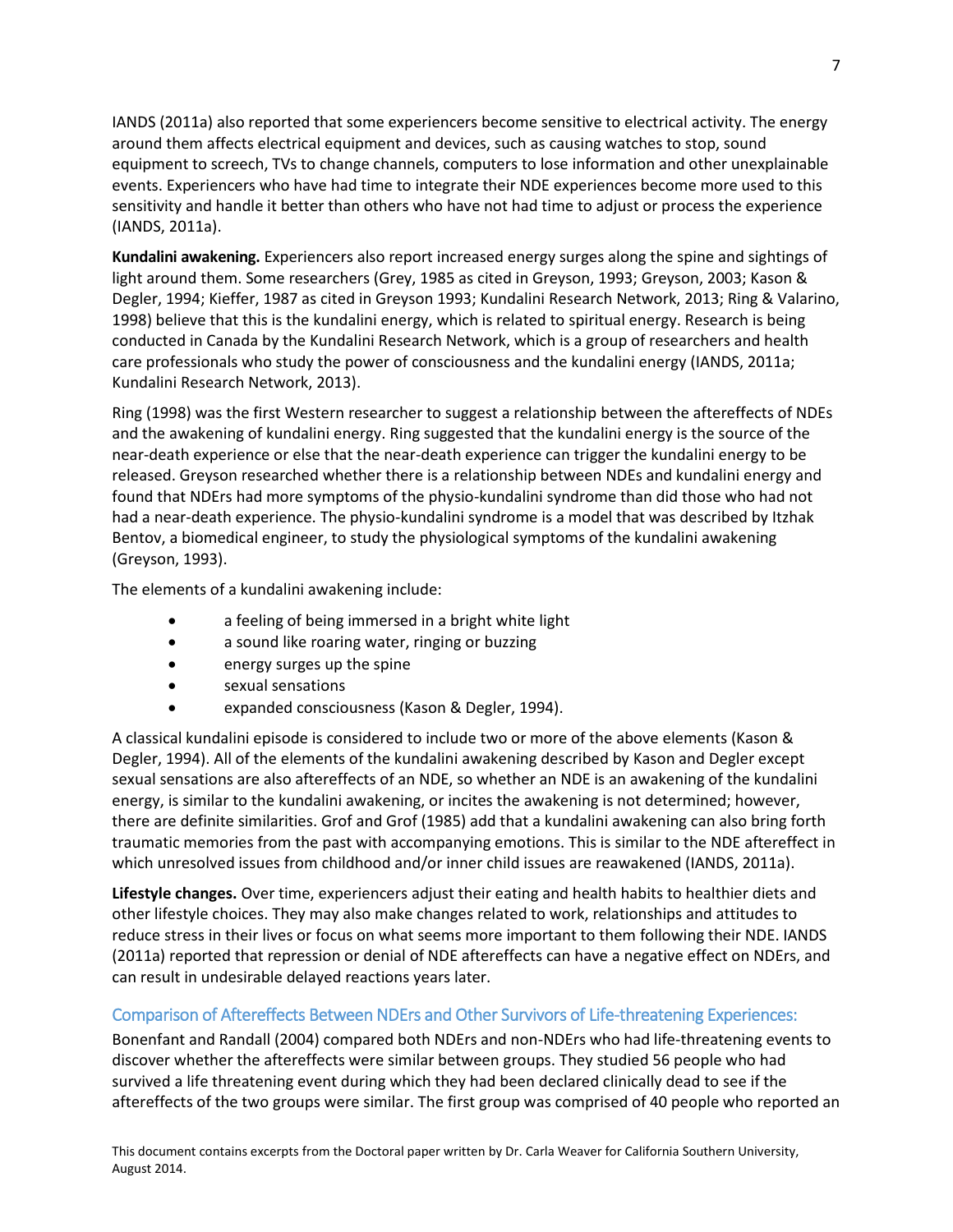NDE. Group 2 was made up of 16 people who had no recall of any experiences during their death. Both groups completed a questionnaire to determine behavioral changes and aftereffects usually described by NDErs.

The results were analyzed and it was found that non-NDErs did report some similar changes or aftereffects to the NDErs, which may be attributable to surviving a life-threatening event; however, the study found statistically significant differences in the results between the two groups, specifically as they related to psychic, spiritual and paranormal effects. They concluded that these aftereffects resulted from actual spiritual experiences. The study also found a positive relationship between the length of the death event and neurological factors in the group that experienced an NDE. This study also identified a new physiological aftereffect related to NDErs – spinal tingling. The NDEr group also indicated that changes in behavior and aftereffects from their NDEs were both continual and became more intense over time. Bonenfant and Randall speculated that the spinal tingling and hypersensitivity may suggest that neurological cascades due to stress during the NDE could account for long term neurological changes. They concluded that further advances in technology, physics and neurobiology are needed before these questions can be fully answered (Bonenfant & Randall, 2014).

#### <span id="page-8-0"></span>**Coping After the NDE**

van Lommel's study (2010) showed that it takes several years after an NDE for experiencers to integrate the experience. This confirmed findings from several previous studies (IANDS, 2011c; Morse, 1996; Morse & Perry, 1990; Ring, 1982; Sabom, 1982). IANDS (2011a) reported that the first three years following an NDE can be confusing and that the experiencers may not feel that they have completely returned or are present (IANDS, 2011a). Storm (2005) wrote that he faced a number of critical questions after his NDE, such as, was it real or a dream? What really happened and why did it happen to him? And what was he going to do with the rest of his life? Others have made significant life changes, such as changing a career from art teacher to church minister (Storm, 2005) or becoming much more religious after an NDE (Black, 2010).

Van Lommel's (2010) study employed a solid methodology, which included interviewing patients three times during the eight years following the NDE and comparing the results with a matched control group comprised of people who had experienced a heart attack and also been declared clinically dead but did not have an NDE. van Lommel's study asked the question whether common aftereffects of NDEs result from surviving cardiac arrest or whether they result from the NDE itself. His study found that those who experienced an NDE had a more complex coping process than those who had not had an NDE. The differences in the results between those who had an NDE and those who did not were significant.

The first phase of the study yielding the initial results took place between 1988 and 1992. At that time, 52 of the 344 patients (18%) had an NDE and 282 (82%) did not. Two years later, van Lommel's team was able to interview a total of 74 of these patients again; several had died and some chose not to participate. Thirty-five NDErs and 39 non-NDErs were interviewed this time, and the study found that 13 of 34 factors studied were significantly different between the NDErs and non-NDErs. For example, the people who had an NDE were significantly less fearful of death and had a significant increase in their belief in the afterlife. NDErs also showed more emotions, were more accepting of others, demonstrated more love and a more positive attitude toward life, were more compassionate toward themselves and others, and were more involved in family than were the non-NDErs. NDErs also showed significantly more interest in spirituality and the meaning of life and they had less interest in materialism. NDE experiencers were also found to be more emotionally sensitive and perceptive than were the people in the control group who had not had an NDE (van Lommel, 2001, 2010).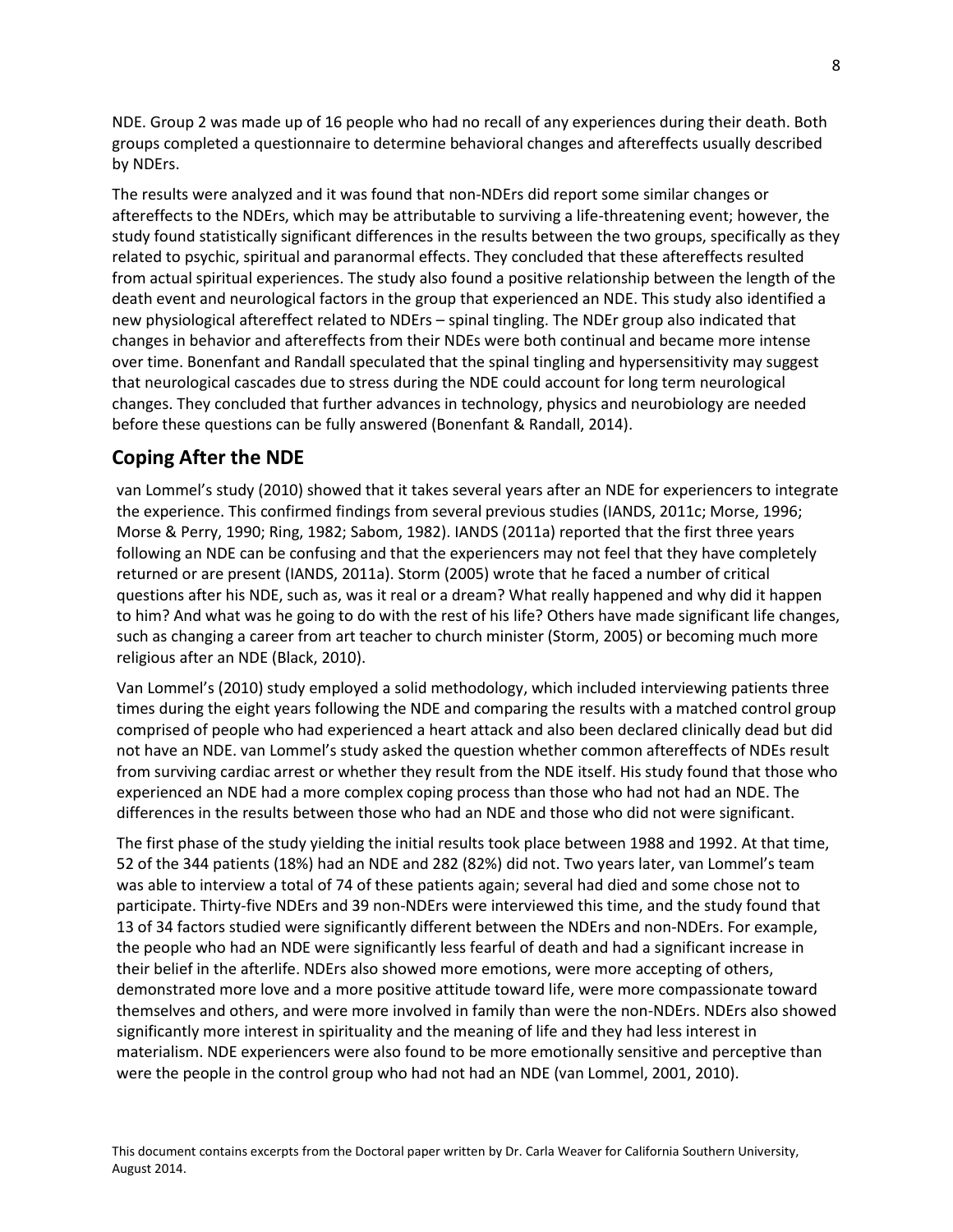Van Lommel (2001, 2010) explained that the difficulty integrating the NDE experience may result from psychological processes, possibly due to society's lack of acceptance of the NDE experience, causing experiencers to repress the incident.

Eight years after their cardiac arrests, while there were still distinct differences between the 23 NDErs and 15 non-NDErs, all participants were more interested in nature and fairness, demonstrated greater love and emotions, and were more involved with their families. However, the NDErs continued to have compelling differences from the non-NDE group, such as being less afraid of death, having a stronger confidence that there is an afterlife, having a stronger interest in spirituality, and being more loving to themselves and others. The NDErs were also less interested in materialism and found greater contentment in everyday things. The non-NDErs continued to show lessening interest in spirituality (van Lommel, 2001, 2010).

By the time these last interviews had been completed, those who experienced NDEs reported that their near-death experiences had given them a greater understanding of everything that is important in life; they felt more compassionate, more loving, more accepting. Most of the sample who had an NDE reported that they no longer feared death at all and they experienced more intuitive abilities and stronger connectedness to the planet and others. Many of the NDErs described having paranormal abilities, which also caused some integration problems (van Lommel, 2001, 2010).

The van Lommel (2001) study was the first to conduct interviews after two and eight years to facilitate comparisons of change between cardiac patients who had an NDE and cardiac patients who had not had an NDE allowing them to observe a recognizable pattern of change between the two groups. They learned that integrating the changes after an NDE is a protracted process. While cardiac patients who did not have an NDE also experienced change, the pattern was different and more gradual than that experienced by the NDErs (van Lommel, 2010).

Parnia, Spearpoint and Fenwick (2007) also wrote about cardiac arrest survivors comparing those who had NDEs with those who did not and confirming that there are significant differences between the two groups. They pointed out that recent research confirms that between 10% and 20% of resuscitated cardiac arrest patients experienced an NDE. They found that most cardiac arrest survivors experience a good life quality; however, some are affected by cognitive losses and emotional damage. In fact, 20% to 50% of cardiac arrest survivors experienced long-term memory loss. Approximately 45% of cardiac arrest survivors experienced depression and 24% experienced severe depression. Cardiac arrest survivors who had NDEs were found to be happier, better socially adjusted, less materialistic, more altruistic and less afraid of death than the survivors who did not have an NDE. Their research concluded that near-death experiences may have a protective effect against Post Traumatic Stress Disorder (PTSD), cognitive and emotional deterioration after cardiac arrest, as those who experienced NDEs following their cardiac arrests were less likely to experience cognitive or emotional impairment or suffer from PTSD. Parnia et al. advise that this is a relatively unstudied area of research and more work is needed to study and implement long term psychological care for cardiac arrest survivors.

The severity of an aftereffect and how it affects an individual is what determines whether it is viewed as a positive or negative aftereffect and how easy or difficult it is to integrate. One experiencer may find an aftereffect troublesome to him/her whereas another experiencer is not bothered by that particular aftereffect. For example, Brinkley (1995) spoke about how confusing it was after his NDE when he realized that he had new intuitive abilities that he couldn't always interpret or control, yet Storm (2005) noticed that his senses were much clearer and he could sense how other people felt because he had developed some psychic abilities following his NDE but he did not describe his psychic abilities as problematic.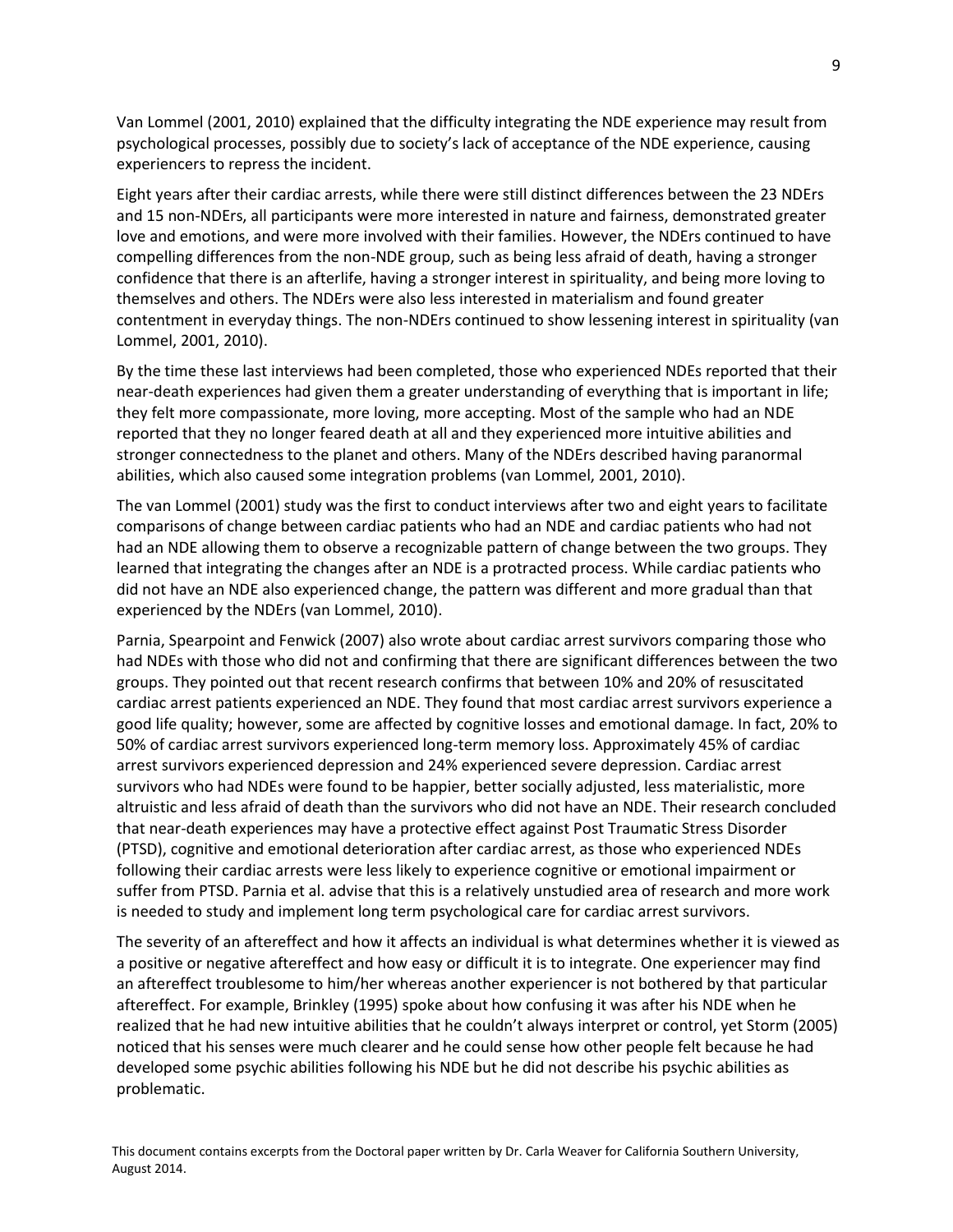Kason described that she felt more loving resulting in improved relationships with her family and friends (Kason & Degler, 1994), whereas for other NDErs (75%), divorce follows their NDEs because they have difficulty relating to family and friends.

Greyson (1997) described the case of Ms. L, who was troubled for 20 years by the aftereffects of an NDE that she experienced at the age of 6. After the NDE, she was angry at God for interfering in her normal life, which she said she had not been able to reclaim after the NDE. She described that she had felt such pure overwhelming and unconditional love during her NDE, yet she had not ever been able to experience such love in this world, leading to feelings of discontent and frustration.

In his address to the Division of Perceptual Studies at the University of Virginia in 2007, Greyson distinguished between positive and negative effects of NDEs indicating the following to be positive effects, ones that contribute to beneficial personal transformation following an NDE:

- increased spirituality
- greater feelings of love and concern for others
- greater appreciation for life and sense of purpose
- reduced fear of death
- less materialistic and less focused on personal status
- less competitive
- increased belief in an afterlife (Greyson, 2007c).

Ring also wrote about these positive effects (Ring, 1980, 1984 as cited in Greyson, 2007c). Greyson reported the following to be negative aftereffects (those that require more adjustment or work to integrate):

- conflicts between pre-NDE beliefs and post-NDE beliefs and attitudes
- fears of rejection or invalidation if they share the NDE experiences
- reactions from family and friends to the NDErs' changed beliefs, values and/or attitudes
- marital or relationship issues, which result in high divorce rates amongst NDErs
- anger
- depression
- feelings of isolation or alienation
- disrupted careers
- inability to function in the world (Greyson, 2007c).

Some of the aftereffects are DSM-5 Axis 1 disorders and "other conditions which may be a focus of clinical attention," which are usually issues requiring immediate clinical attention. Depression is one such aftereffect; if left untreated it could result in harm to the client / NDEr or others (Dewey, n.d.). Additionally, aftereffects, such as recurrence of unresolved childhood issues, recurring out-of-body experiences, hypoarousal or hyperarousal may be similar to the dissociative subtype of PTSD (US Department of Veteran's Affairs, National Center for PTSD, n.d.) and may also require immediate clinical attention.

Kason and Degler (1994) also distinguished between symptoms or aftereffects that are positive in the sense that they are less troublesome or difficult for experiencers to integrate, and those that are negative, or more difficult for the experiencer to handle. Feelings of increased happiness or joy, increased intuition and psychic perceptions, clairvoyance, feelings of oneness or connectedness, rushes of energy through the body, feelings of being divinely inspired, feelings of heightened awareness or expanded consciousness were identified as positive aftereffects, whereas feelings that there is a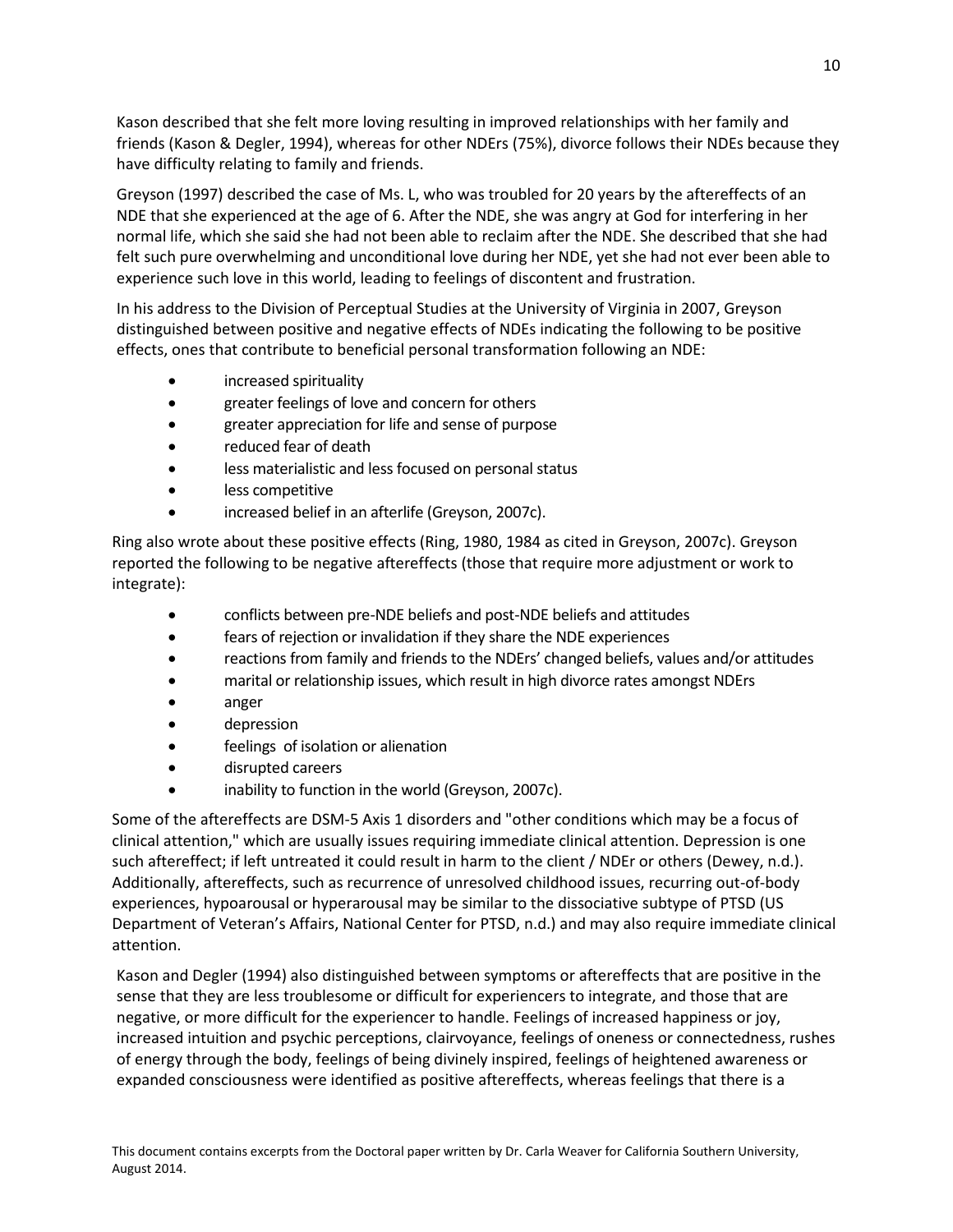negative presence or that God cannot be trusted, frightening visions, and excessive clairvoyance are identified as negative symptoms or aftereffects.

Sartori (2014) described the following aftereffects as negative or more difficult to cope with: increased personal distress, higher divorce rate, feelings of isolation, inability to express feelings and depression.

IANDS held a retreat in 2006, which was attended by 26 near-death experiencers. The purpose of the retreat was for NDErs to share their experiences with their peers. At the retreat, they identified the six most compelling challenges faced by NDErs:

- integrating a dramatic shift in reality
- accepting their return to life
- discussing the near-death experience with others
- balancing new spiritual values with everyday expectations
- coping with heightened sensitivities and new psychic abilities
- learning and living life purpose (IANDS, 2006 as cited in Sartori, 2014).

Some spiritual awakenings are readily integrated by the experiencers because they emerge gradually accompanied by feelings of joy, knowledge of life purpose and insights about the universe; however, some experiencers are unable to integrate the light and energy that are part of the spiritual awakening if it is sudden or intense because their emotions, intellect or nervous systems are not strong enough.

Some longer term aftereffects of NDEs include isolation, broken relationships, career issues, depression, and trying to readjust to a new view of the world (Greyson, 1997; Griffith, 2009; Rominger, 2010). Greyson (1997) also wrote about the "dark night of the soul," a feeling of abandonment that can occur following a profound or ecstatic experience, and can be mistaken for depression. Rominger (2010) reported that life post-NDE can include anger, depression, problems adapting to daily life again and questioning one's own mental state. Some feel angry that they were forced to return to their ordinary lives in this physical world.

Those whose NDE experiences were distressing may have more difficulty integrating the experience (Bush, 2002; Griffith, 2009; IANDS, 201lc). In the discussion of distressing near-death experiences, a description of the torment type of experience of Storm (2005) was included. He said of this experience that he was not able to describe the whole experience because it was too terrifying and horrendous to recount it and he had spent years trying to overcome it. When he did think about it, he found it traumatizing.

Bush (2002) described three ways that NDErs deal with an unpleasant NDE.

1. Conversion response, in which the experiencer interprets the unpleasant experience as a warning and tries to convert his or her life.

2. Reductionism response in which the experiencer interprets the experience in some logical way, such as accepting that it may have been caused by oxygen levels in the brain or a seizure, for example.

3. Long-haul response, which usually occurs after a nothingness type of NDE and the experiencers are left wondering for years about what happened or why it occurred to them (Bush, 2002).

Griffith stated that the long-haul response group is the most likely group to seek therapy to assist them to integrate the experience (Griffith, 2009).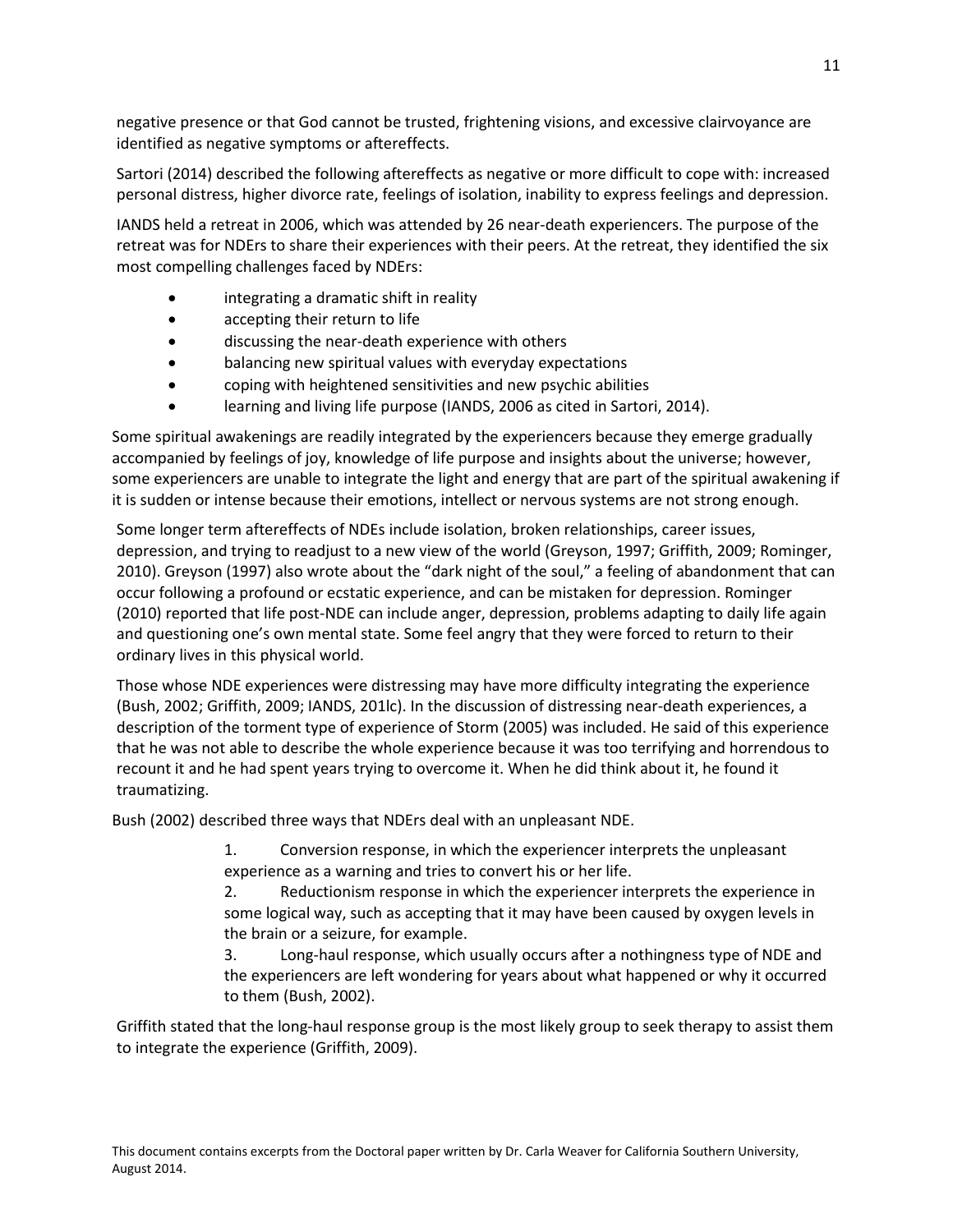## <span id="page-12-0"></span>**Integrating the Experience with Psychological Counseling**

Moody (1975) pointed out that experiencers usually feel no doubt whatsoever about whether the experience was real. However, they are reluctant to tell others because they fear being ridiculed or having their profound experiences invalidated by others who do not understand. One of Moody's clients said that he avoided telling anyone about his NDE because he was afraid that people would think that he was making it up. Eventually, he decided to tell his family to see how they would react, and they were supportive. Then, he felt more comfortable sharing the experience with Moody.

Even though NDEs occur in approximately 5% of the population, and there has been significant research about the positive aftereffects, not much has been written about the psychosocial and psychospiritual aftereffects. Greyson reported that many experiencers are conflicted if what they experienced during the NDE does not match up with their belief systems or values, yet popular opinion may deter them from pursuing support for fear of being mocked (Greyson, 1997).

Most experiencers cope on their own to integrate the experience and resolve conflicts. Some professionals may also not take experiencers seriously if they seek help (Greyson, 1997). In his own account of his feelings after his NDE, Storm (2005) wrote that he was not visited in the hospital by a chaplain or a psychiatrist. While he thought about asking to see someone, he was afraid that he would not be believed, as he had already observed others' reactions to some of the things he had told them about his experience. He decided not to request a meeting with a professional to discuss the NDE because he felt too physically and emotionally weak to show his vulnerability, so he waited a few months until he was stronger before he decided to talk about his NDE. After his NDE, Storm (2005) left his career as an artist to become a Christian minister. Since then, many people have discussed their NDEs with him and have also confided that they kept the information to themselves for many years because they also feared ridicule.

Storm (2005) explained that, due to the complexity of processing the near-death experience, there is a need for nonjudgmental listeners, such as psychologists, psychiatrists, doctors and clergy, to hear the experiencers' stories. Griffith (2009) also supported this idea.

Because the changes after a near-death experience are profound, family relationships can be tested, and it is noted that divorce rate among NDE experiencers is as high as 75% (Bush, 1991; Griffith, 2009).

Experiencers also may feel anger or depression following the NDE, or they may isolate because they do not feel that others understand or share their experiences. In addition to adjustments related to changing values and beliefs, isolation, depression and relationships, those who have had a negative NDE may also have frightening memories or dreams (Greyson, 1997; Griffith, 2009).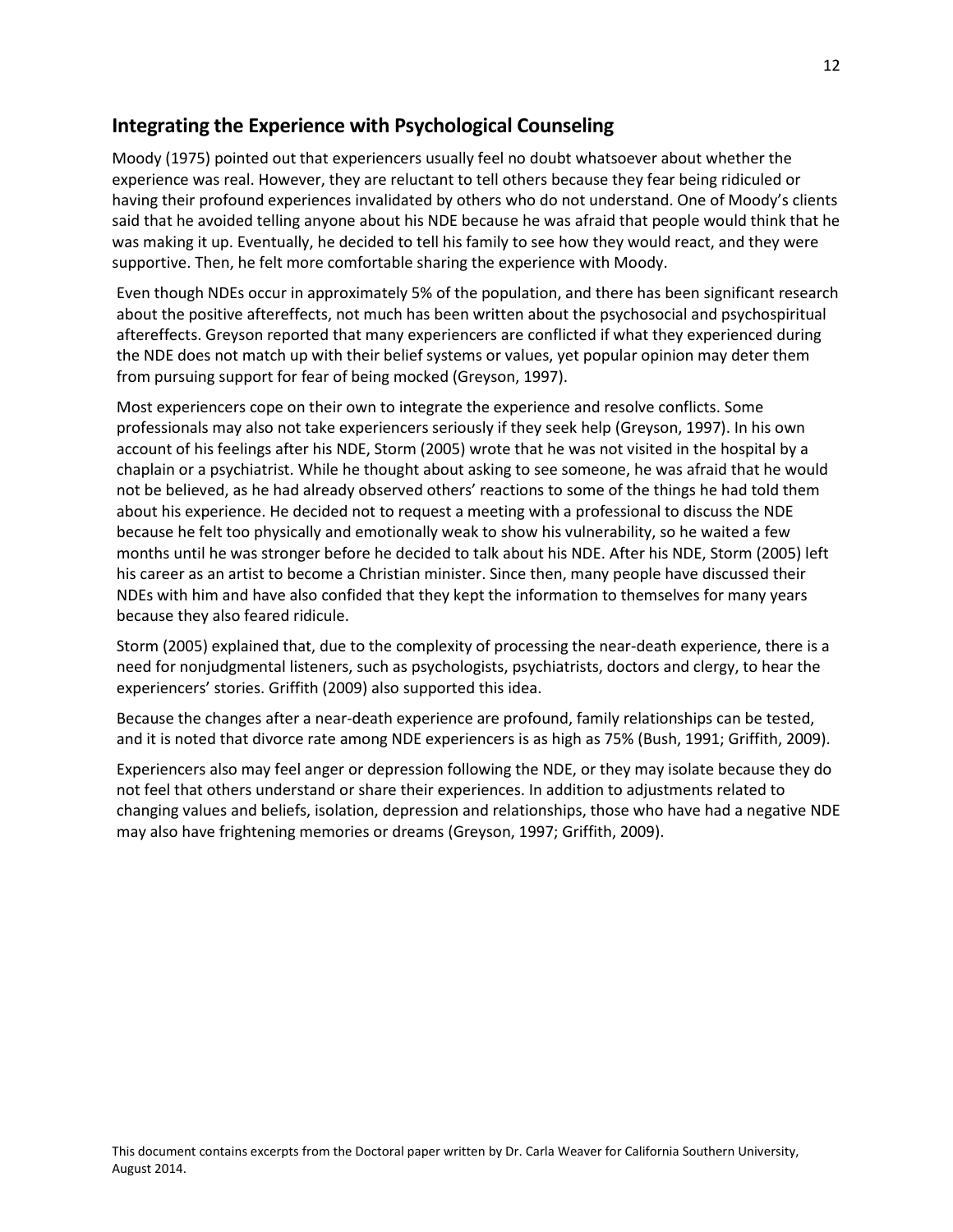## **References**

- <span id="page-13-0"></span>Agrillo, C. (2011). Near-death experience: Out-of-body and out-of-brain? *Review of General Psychology, 15*(1), 1–10.
- Alexander, E. (October 15, 2012). My proof of heaven, *Newsweek*, October 15, 2012, 29-32.
- Alexander. E. (2012). *Proof of heaven: A neurosurgeon`s journey into the afterlife*. New York, NY: Simon and Schuster, Inc.
- Allen, M. (2001). *Review of the physics of consciousness: The quantum mind and the meaning of life by evan harris walker*. New York: Perseus Books. Retrieved on September 16, 2013 from http://cs.uwlax.edu/~mallen/docs/rev\_walker01.pdf.
- Ambrose, D. (Spring 2005). Panoramic perspectives on the field: levels of analysis and philosophical lenses. *Roeper Review*, *27*(3), 137.
- American Psychiatric Association, (1994). DSM-IV.
- American Psychiatric Association, (2013). DSM-5.
- American Psychiatric Association, *Highlights of changes from DSM-IV-TR to DSM-5***. Retrieved** *on November 20, 2013* **from** www.psychiatry.org/*.*
- Andrews, K. (January 20, 2014). Email to P. McKiernan re IRB application.
- Assagioli, R. (1986). Self-realization and psychological disturbances, *ReVISION; The Journal of Consciousness and Change, 8 (2),* 1986, 21-31.
- Assante, J. (2012). *The last frontier: Exploring the afterlife and transforming our fear of death*. Novato, CA: New World Library.
- Atwater, P. (2006). Near-death states: A transformation of consciousness, *Advanced Development Journal, 10,* 96-114.
- Audette, J. (2014a). *The early founding of IANDS*. retrieved on March 2, 2014 from http://iands.org/about-iands/history.html
- Audette, J. (2014b). *The founding of IANDS and the importance of nde research*. Retrieved on March 2, 2014 from http://iands.org/about-iands/history.html
- Bailey, L. & Yates, J. (1996). *The near-death experience: A reader*. New York, NY: Routledge.
- Benedict, M. (n.d.) *Insights from the other side: Mellen-Thomas Benedict's near-death experience*. Retrieved on August 26, 2013 from http://www.neardeath.com/experiences/reincarnation04.html.
- Benor, D. (2002). *Spiritual healing: Scientific validation of a healing revolution. Professional Supplement.*  Warwickshire: Vision Publications.
- Bering, J. (2006). The folk psychology of souls. *Behavioral and Brain Sciences, 29*, 453-498.
- Besteman, M. (2012). *My journey to heaven*. Grand Rapids, MI: Revell.
- Black, D. (2010). *Flight to heaven*. Minneapolis, MN: Bethany House.
- Blackmore, S. (1993). *Dying to live*. Buffalo, NY: Prometheus.
- Blackmore, S. (1993). Near-death experiences in India: They have tunnels too, *Journal of Near-Death Studies*, *11*(4).

This document contains excerpts from the Doctoral paper written by Dr. Carla Weaver for California Southern University, August 2014.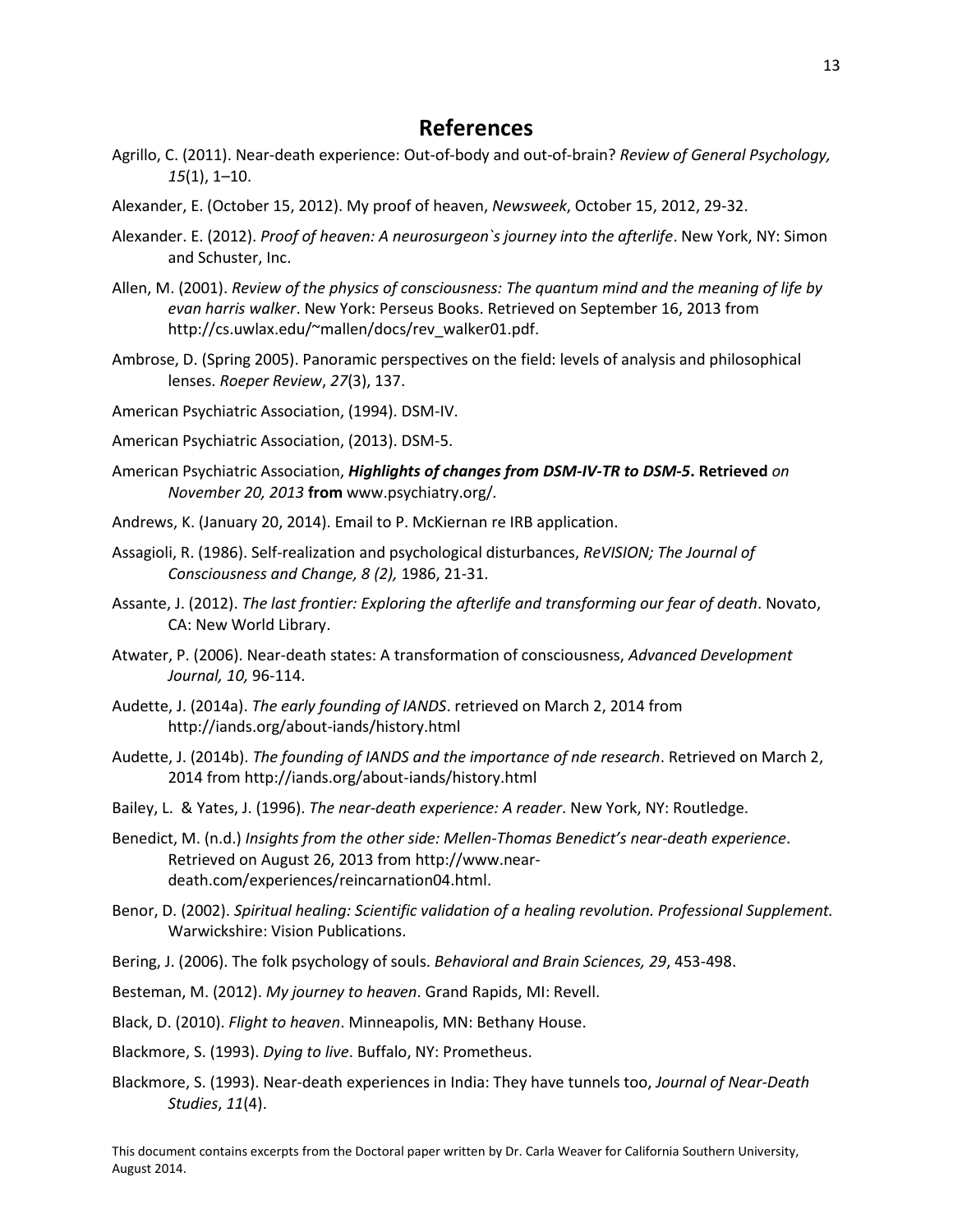Blackmore, S. (1996). Near death experiences, *Journal of the Royal Society of Medicine*, *89,* 73-76.

- Blackmore, S. & Troscianko, T. (1989). The Physiology of the Tunnel. *Journal of Near-Death Studies, 8*, 15-28.
- Bonenfant, R. & Randall, M. (2004). A comparative study of near-death experience and non-near-death experience outcomes in 56 survivors of clinical death, *Journal of Near-Death Studies, 22(3)*, Spring 2004, IANDS.
- Braithwaite, J. (2008). Towards a cognitive neuroscience of the dying brain, *The [UK] Skeptic, 21*(2), 8-16.
- Brinkley, D. (1995). *At Peace in the light*. New York, NY: Harper Collins Publishers.
- Britton, W. & Bootzin, R., (2004). Near-death experiences and the temporal lobe, *Psychological Science, 14*(4).
- Brumfield, B. (April 10, 2013). Afterlife feels even more real than real, researcher says. Retrieved on August 10, 2013 from http://www.cnn.com/2013/04/09/health/belgium-near-deathexperiences
- Brunet, A. (2013). Trauma information retrieved on November 9, 2013 from http://www.infotrauma.org/flash/media-e/brunetDissociation.pdf
- Burpo, T. & Vincent, L. (2010). *Heaven is for real: A little boy's astounding story of his trip to heaven and back,* Nashville, TN: Thomas Nelson, Inc*.*
- Burton, C. (2011). Psychotherapy from a near-death perspective, retrieved on December 5, 2013 from http://iands.org/publications/vital-signs/79 vs22no1burton.html?tmpl=component&print=1&page=
- Bush, N. (2002). Afterward: Making meaning after a frightening near-death experience, *Journal of Near-Death Studies, 21*, 99-133.
- Cardena, E., Lynn, S. & Krippner, S. (eds.). (2000). *Varieties of anomalous experience: Examining the scientific evidence*, Washington, DC: American Psychological Association.
- Carlson, E., & Dalenberg, C. (2000). A conceptual framework for the impact of traumatic experiences, *Trauma, Violence, &* Abuse, 1(1), January 2000, 4-28.
- Carver, C., COPE inventory, measurement instrument data base for the social sciences (MDSS), retrieved on September 24, 2013 from http://www.midss.ie/content/cope-inventory
- Carver, C., Scheier, M. & Weintraub, J. (1989). Assessing coping strategies: A theoretically based approach, *Journal of Personality and Social Psychology, 56*, (2), 1989, 267-283.
- Case, C. & Dalley, T. (2006). *The handbook of art therapy*, 2<sup>nd</sup> ed., East Sussex: Routledge.
- Cave, S. (2013). What science really says about the soul, *Skeptic, 18*.2, 16-18, 64.
- Chalmers, D. (1996). *The conscious mind*, New York, NY: Oxford University Press.
- Chambless, D., & Ollendick, T. (2001). Empirically supported psychological interventions: Controversies and evidence, *Annual Review of Psychology, 52,* 2001, 685-716.
- Chandler, C., Holden, J. & Kolander, C. (1992). Counseling for spiritual wellness: Theory and practice, *Journal of Counseling & Development*, *1992, 71,* 168-175.
- Cherry, K. (2013). *Conducting ethical research in psychology*, *About.com: Psychology*, retrieved on December 4, 2013 from http://psychology.about.com/od/ethicalissues/a/resethics.htm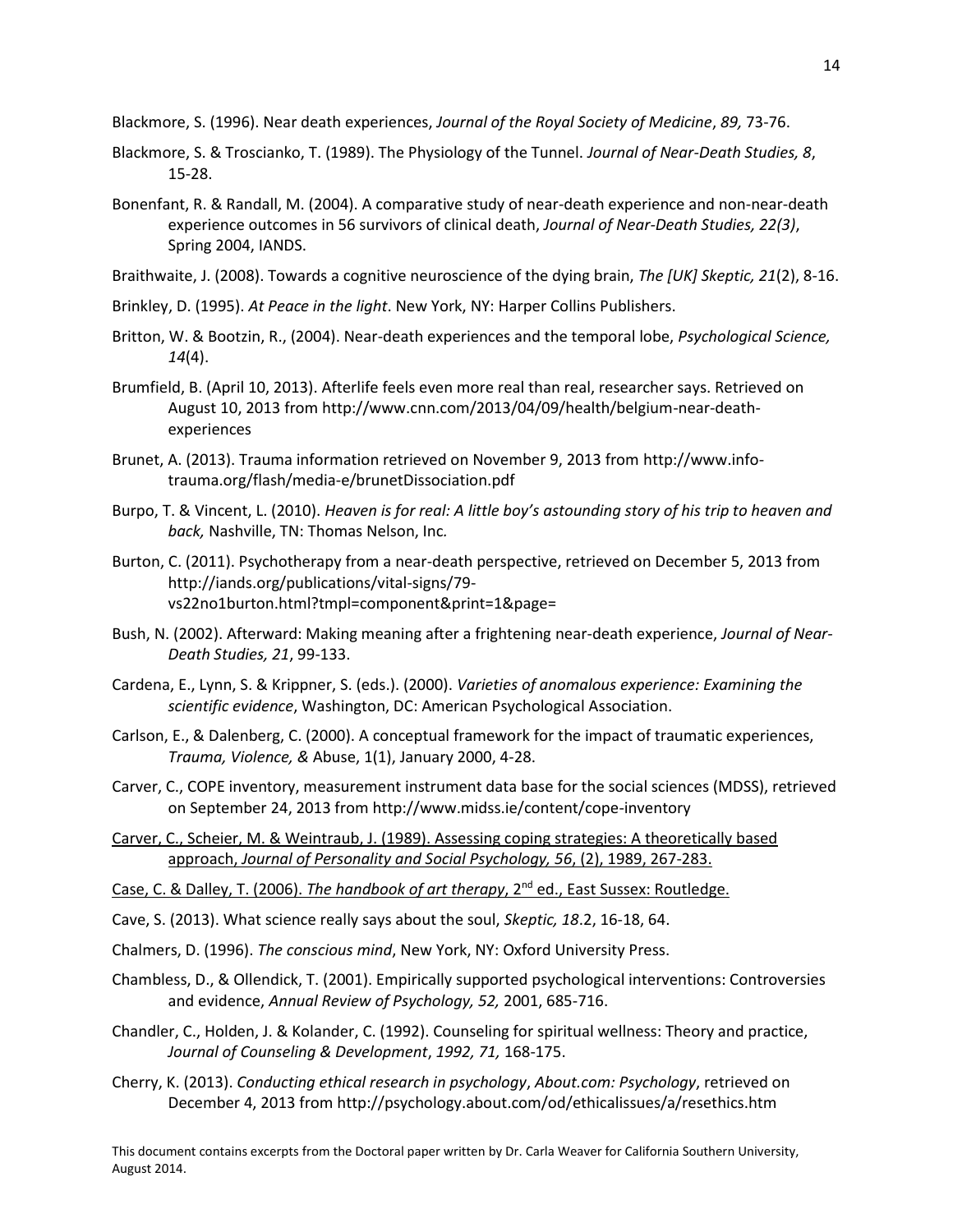- Choi, C., (2011). Peace of mind: Near-death experiences now found to have scientific explanations, *Scientific American*, September 12, 2011 retrieved on August 10, 2013 from http://www.scientificamerican.com.
- Coffey, M. (2008). *Explorers of the infinite*, New York, NY: Jeremy P. Tarcher/Penguin.
- Cooper, A. (2013). Anderson Cooper special report: To heaven and back, retrieved on January 25, 2014 from http://ac360.blogs.cnn.com/2013/11/27/anderson-cooper-special-report-to-heaven-andback/
- Cooper, H. (1982). Scientific guidelines for conducting integrative research reviews, *Review of Educational Research, 52* (2) Summer 1982, 291-302.
- Corbett, L. & Milton, M., (2011). Existential therapy: A useful approach to trauma? *Counselling Psychology Review, 26 (1*). 62-74.
- Corcoran, D., IANDS now and in the future, retrieved on March 2, 2014 from http://iands.org/aboutiands/history.html
- Corey, G., Corey, M., & Callanan, P. (2003). *Issues & ethics in the helping professions*, Pacific Grove, CA: Brooks/Cole.
- Corsini, R., & Wedding, D., (2005) *Current psychotherapies*, Seventh Edition, Belmont, CA: Brooks Cole-Thomson Learning.
- Courtenay, H. (2011). *The evidence for the sixth sense*, New York, NY: Cico Books.
- Coward, H. (1985). Jung and Kundalini, *Journal of Analytical Psychology, 30*, 379-392.
- Cronin, P. Ryan, F. & Coughlan, M. (2008). *Undertaking a literature review: a step-by-step approach*, retrieved on December 2, 2013 from http://www.ncbi.nlm.nih.gov/pubmed/18399395
- Daily Mail Reporter. (August 2011). What happens when we die? Near-death survivors describe life on the other side, *Mail Online*, retrieved on August 10, 2013 from Http://www.dailymail.co.uk/news/article-2022038.
- Dale, L. (2001). *Crossing over and coming home: Twenty-one authors discuss the gay near-death experience as spiritual transformation*, Emerald Ink, Houston, TX.
- Dewey, R. (n.d.). *Psychology: An introduction,* retrieved on July 27, 2014 from http://www.intropsych.com/index.html
- Diamond, S. (2011). What is existential psychotherapy? *Psychology Today*, January 21, 2011 retrieved on July 14, 2014 from http://www.psychologytoday.com/blog/evil-deeds/201101/what-isexistential-psychotherapy
- D'Souza, D. (2009). *Life after death: The evidence*, Washington, DC: Regnery Publishing, Inc.
- Eadie, B. (1994). *Embraced by the light*, New York, NY: Bantam Books.
- Eadie, B. (1996). *The awakening heart*, New York, NY: Pocket Books.
- Edelstein, B. (2011). A baker's dozen: Proposed therapeutic interventions of an existential-humanistic psychotherapist, *Existential-Humanistic Institute*, retrieved on July 14, 2014 from http://www.ehinstitute.org/pdf/Edelstein\_TherapeuticInterventions.pdf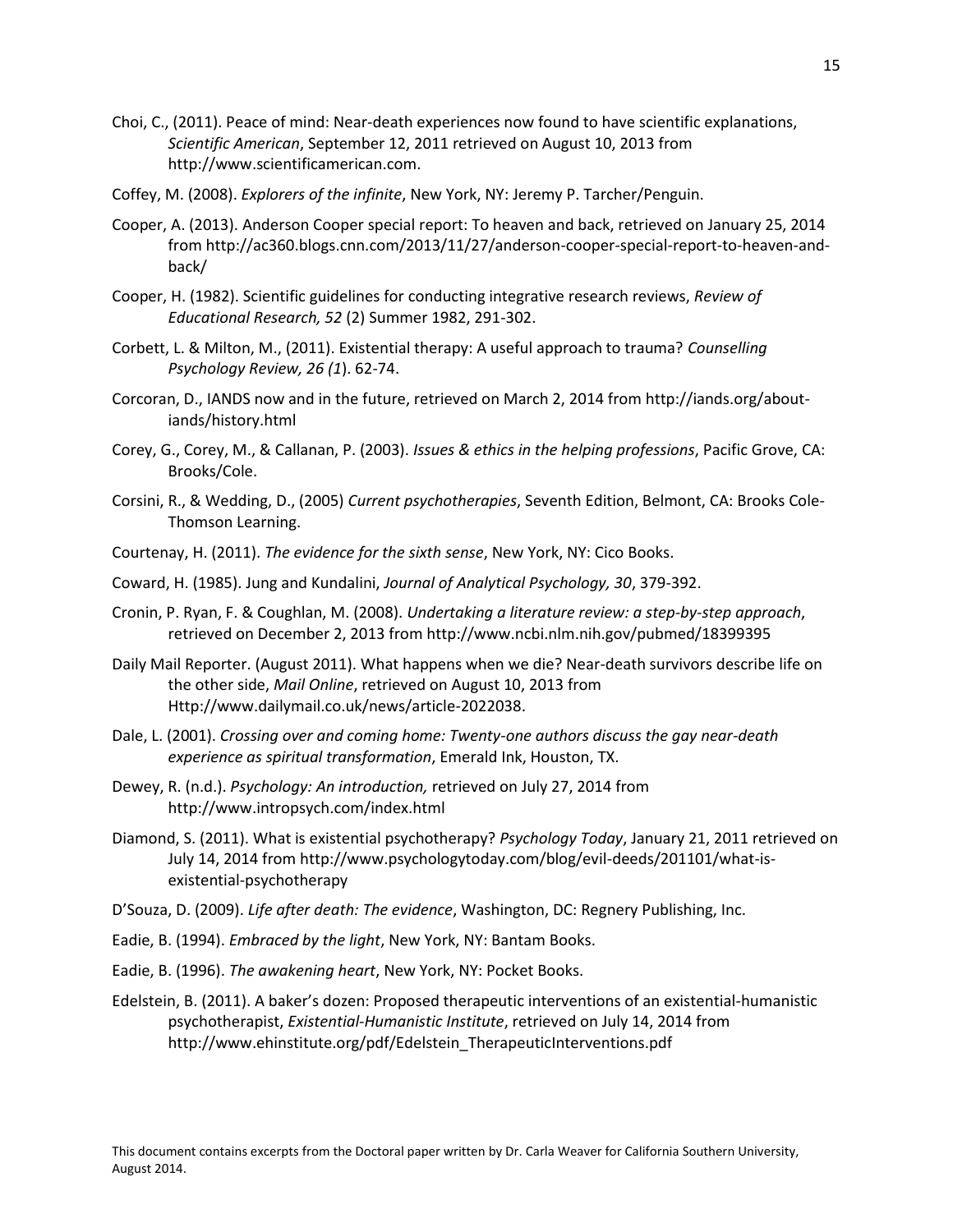- Elsevier. (2014). Discovery of quantum vibrations in 'microtubules' inside brain neurons supports controversial theory of consciousness*. Science Daily. 16 January 2014*. www.sciencedaily.com/releases/2014/01/140116085105.htm
- Epstein, S. (2010). Demystifying intuition: What it is, what it does, and how it does it, *Psychological Inquiry, 21*: 295–312.
- Eternia, retrieved on March 2, 2014 from http://www.eternea.org/index.aspx
- Etzel, C., Steven, J., & Krippner, S., (2013). *Varieties of anomalous experience: Examining the scientific evidence*, Second Edition, Washington, DC: American Psychological Association.
- *Express*, Why science is taking near-death experiences seriously, retrieved May 14, 2014 from http://www.express.co.uk/news/science-technology/399692/Why-science-is-taking-near-deathexperiences-seriously
- Fauver, R. (2009). The intention experiment: Using your thoughts to change your life and the world, *Journal of Transpersonal Psychology, 41*(1), Stanford[: 2009,](http://proquest.umi.com.libraryproxy.cardean.edu/pqdweb?RQT=572&VType=PQD&VName=PQD&VInst=PROD&pmid=70090&pcid=48748251&SrchMode=3) 105-108.
- Fenimore, A. (1995). *Beyond the darkness: My near death journey to the edge of hell and back*, New York, NY: Bantam Books.
- Fenwick, P. (2004). Science and spirituality: A challenge for the 21st century, *The Bruce Greyson Lecture at the International Association for Near-Death Studies 2004 Conference*, retrieved on September 12, 2013 from http://www.iands.org/research/important\_studies.
- **Fenwick, P. & Fenwick, E.** (1995). *[The truth in the light,](http://www.amazon.com/dp/0425156087/ref=nosim?tag=neardeathcom-20&linkCode=sb1&camp=212353&creative=380549) London: Headline Book Publishing.*
- French, C. (2001). Dying to know the truth: Visions of a dying brain or false memories? *The Lancet, 358*, December 15, 2001, 2010-11.
- Furn, B. (1987). Adjustment and the near-death experience: A conceptual and therapeutic model, *Journal of Near-death Studies*, 6(1), Fall 1987*,* 4-19.
- Gabbard, G., & Twemlow, S. (1985). *With the eyes of the mind: An empirical analysis of out-of-body states*, New York: Praeger.
- Gallup, G. & Proctor, W. (1982). *Adventures in immortality: A look beyond the threshold of death*, New York, NY: McGraw Hill.
- Gayle, D. (2012). Near-death experiences occur when the soul leaves the nervous system and enters the universe, claim two quantum physics experts, *Daily Mail*, October 30, 2012, retrieved on August 14, 2014 from http://www.dailymail.co.uk/sciencetech/article-2225190/Can-quantum-physicsexplain-bizarre-experiences-patients-brought-brink-death.html#axzz2JyudSqhB
- Gazzaniga, M., Ivry, R. & Mangun, G. (2013). *Cognitive neuroscience: The biology of mind.* New York, NY: W.W. Norton.
- Gonzales, L. (November 9, 2013). Life after near-death: why surviving is only the beginning, *The Guardian*, retrieved on August 10, 2013 from http://www.theguardian.com.
- Goswami, A. (2000), *The visionary window*, Wheaton, IL: The Theosophical Publishing House.
- Greyson, B. (1983). The near-death experience scale: Construction, reliability, and validity, *The Journal of Nervous and Mental Disease, 171*(6).
- Greyson, B. (1990). Near-death encounters with and without near-death experiences: Comparative NDE scale profiles, *Journal of Near-Death Studies, 8(3)*, Spring 1990, 151-161.

This document contains excerpts from the Doctoral paper written by Dr. Carla Weaver for California Southern University, August 2014.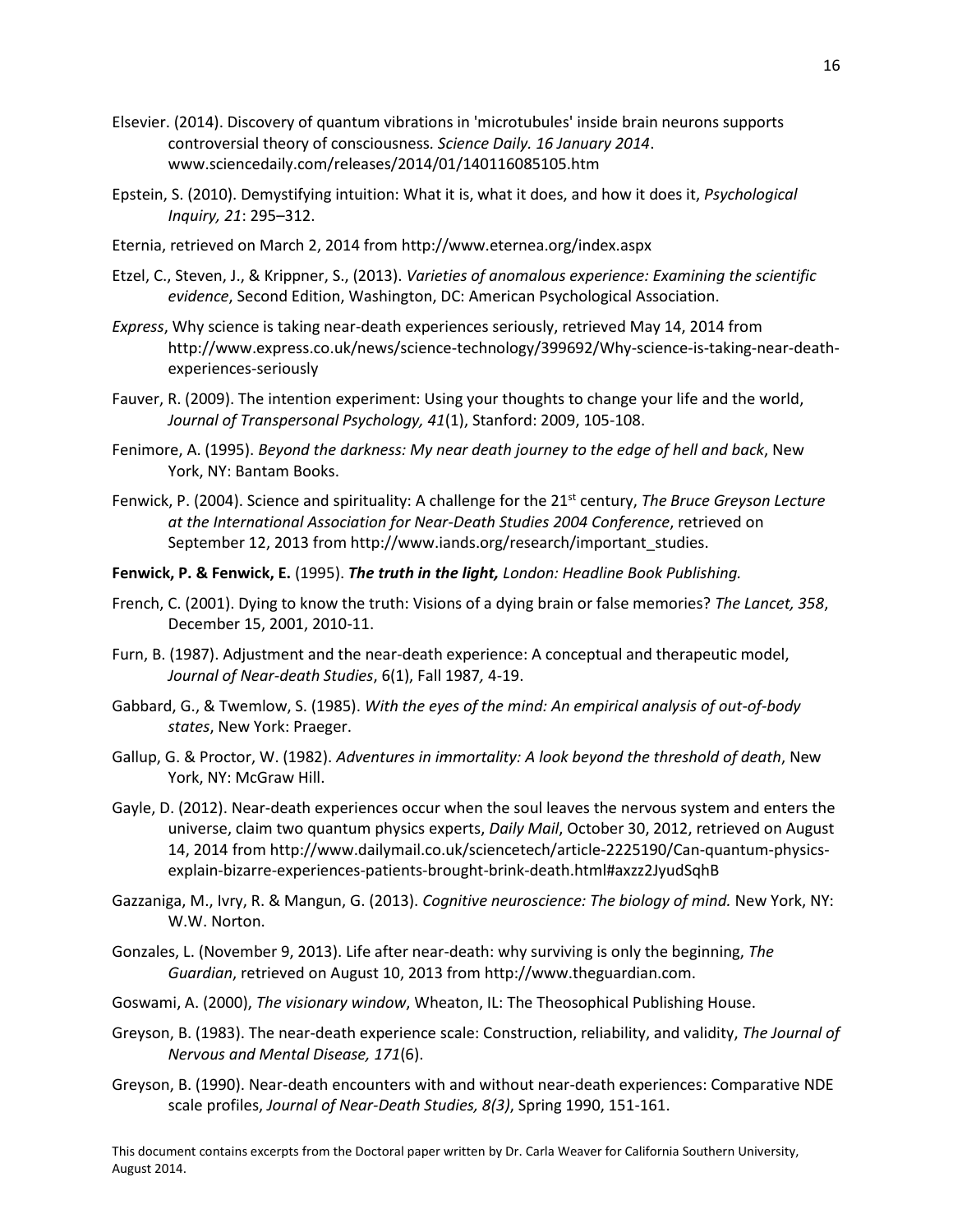- Greyson, B. (1992). Reduced death threat in near-death experience, *Death Studies*, 16:423-536, New York, NY: Hemisphere Publishing Corporation.
- Greyson, B. (1993). Near-death experiences and the physio-kundalini syndrome, *Journal of Religion and Health, 32*(4), Winter 1993, 277-290.
- Greyson, B. (1997). The near-death experience as a focus of clinical attention, *Journal of Nervous & Mental Disease, 185(5)*, May 1997, 327-334.
- Greyson, B. (1998) The incidence of near-death experiences, *Medicine Psychiatry*, December 1998.
- Greyson, B. (2000a). Dissociation in people who have near-death experiences: out of their bodies or out of their minds? *The Lancet, 355*, February 6, 2000.
- Greyson, B. (2000b). Near death experiences in Cardena, E., Lynn, S., and Krippner, S. (eds.). (2000). *Varieties of anomalous experience: Examining the scientific evidence*, American Psychological Association, Washington, DC.
- Greyson, B. (2001). Posttraumatic stress symptoms following near-death experiences. *American Journal of Orthopsychiatry, 71*, 368-373.
- Greyson, B. (2003). Incidence and correlates of near-death experiences in a cardiac care unit. *General Hospital Psychiatry. 25,* 269-276.
- Greyson, B. (2006). Near-death experiences and spirituality, *Zygon, 41*, (2), June 2006, 394.
- Greyson, B. (2006). Consistency of near-death experience accounts over two decades: Are reports embellished over time? *Resuscitation, 73*, October 2, 2006. 407-411.
- Greyson, B. (2007a). Greyson NDE scale: Quantifying the phenomenon, retrieved on September 12, 2013 from http://iands.org/research/important-research-articles/698-greyson-nde-scale.html.
- Greyson, B. (2007b). Consistency of near-death experience accounts over two decades: Are reports embellished over time? *Resuscitation 73,* 2007,:407-411.
- Greyson, B. (2007c) Near-death experiences: Clinical implications, *[Revista de Psiquiatria](http://www.ipqhc.org.br/pag_detalhe.php?categ=Imprensa&id=113) Clínica*, *34(1),* [2007, 49-57.](http://www.ipqhc.org.br/pag_detalhe.php?categ=Imprensa&id=113)
- Greyson, n.d. Reflections on IANDS: What will the study of NDEs bring in the 21st century? Retrieved on April 27, 2014 from<http://iands.org/about-iands/history.html>
- Greyson, B. & Harris, B. (1986). Clinical approaches to the near-death experiencer, *Journal of Near-Death Studies, 6(1) Fall 1987*: Human Sciences Press.
- Greyson, B., Kelly, E.W. & Kelly, E.F. (2009). Explanatory models for near-death experiences, in *The Handbook of Near-Death Experiences: Thirty Years of Investigation*, Holden, J., Greyson, B. and James, D. (eds.), Westport, CT: Praeger Publishers.
- Griffith, L. (2009). Near-death experiences and psychotherapy, *Psychiatry, 6*(10), October 2009, 35-52.
- Grof, S. (1993). *Holotropic mind: The three levels of human consciousness and how they shape our lives*, New York, NY: HarperCollins Publishers.
- Grof, S. & Grof, C. (1980). *Beyond death: The gates of consciousness*, London: Thames and Hudson Ltd.
- Grof, S. & Grof, C. (1986). Spiritual emergency: The understanding and treatment of transpersonal crises, *ReVISION The Journal of Consciousness and Change, 8 (2),* 1986, 7-19.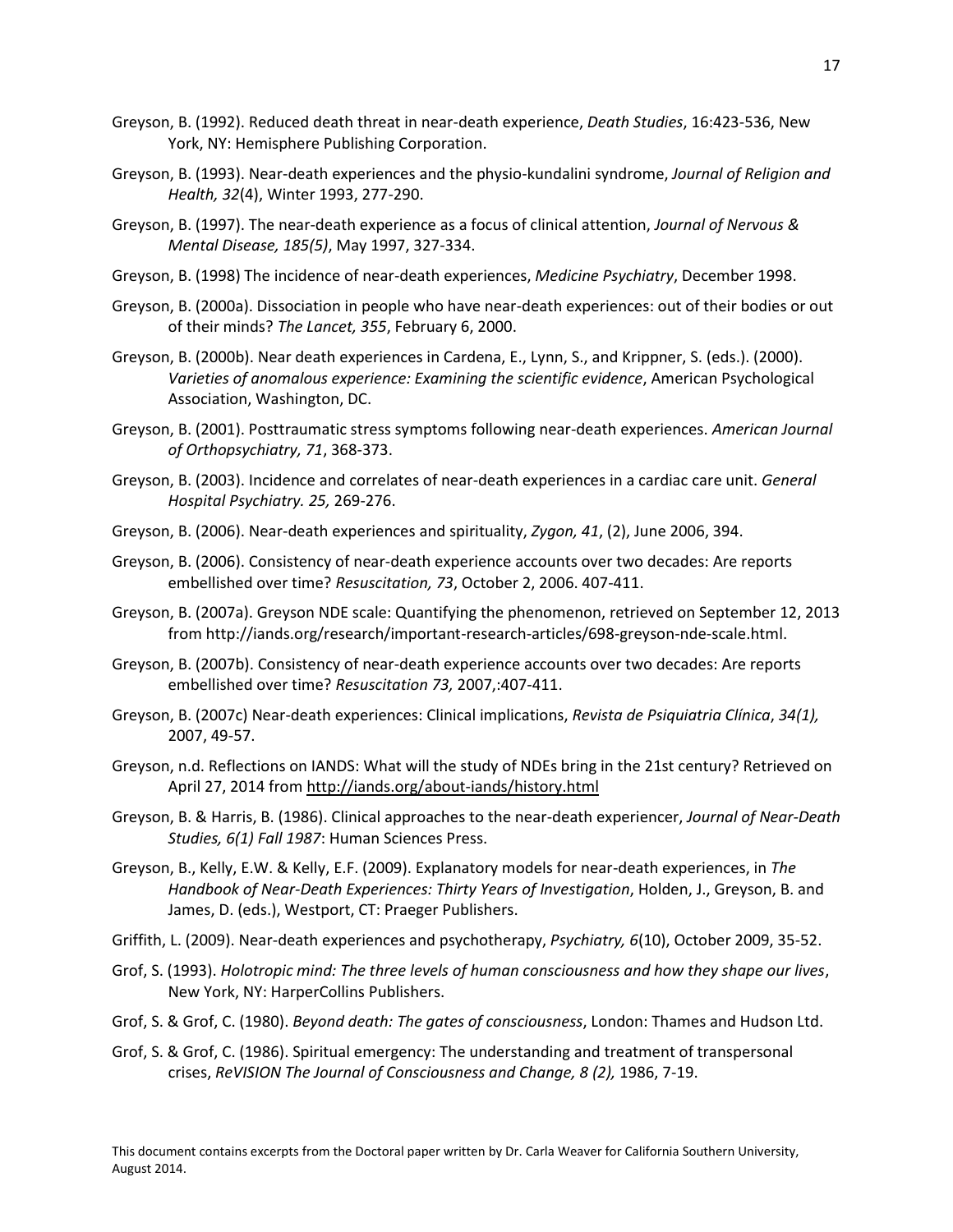18

- Grof, S. & Grof, C. (1989). *Spiritual emergency: When personal transformation becomes a crisis*, New York, NY: Jeremy P. Tarcher.
- Grof. S. & Grof, C. (1990). *The stormy search for the self: A guide to personal growth through transformation*, New York, NY: Jeremy P. Tarcher/Penguin.
- Grof, S. & Grof, C. (2010). *Holotropic breathwork: A new approach to self-exploration and therapy*, Albany, NY: State University of New York Press.
- Grohol, J., Psychotherapy, *PsycCentral*, retrieved on January 26, 2014 from http://psychcentral.com/psychotherapy/
- Hamilton, N., Kitzman, H., & Guyotte, S. (2006). Enhancing health and emotion: Mindfulness as a missing link between cognitive therapy and positive psychology, *Journal of Cognitive Psychotherapy: An International Quarterly, 20(2),* 2006, 123-134.
- Hannegraaff, H. (2013). *Afterlife: What you need to know about heaven, the hereafter and near-death experiences*, Brentwood, TN: Worthy Publishing.
- Hastings, A. (1986). A counseling approach to parapsychological experience, *ReVISION The Journal of Consciousness and Change, 8 (2),* 1986, 61-73.
- Hodge, D. (2001). Spiritual assessment: A review of major qualitative methods and a new framework for assessing spirituality, *Social Work, Jul. 2001: 46(3),* 203.
- Holden, J., Long, J, & MacLurg, J., (2009). Characteristics of western near-death experiencers in Holden, J.M., Greyson, B., James, D. (Eds.). *The handbook of near death experiences,* 2009, Santa Barbara, CA: Praeger Publishers.
- Holden, J., Long, J, & MacLurg, J., (n.d.) *Out-of-body experiences: All in the brain?* Retrieved on September 12, 2013 from http://iands.org/research/important-research-articles/69-out-ofbody-experiences-all-in-the-brain.html.
- Horizon Research Foundation, Research scales used to classify an NDE: The Greyson scale, retrieved on December 19, 2013 from http://www.horizonresearch.org/main\_page.php?cat\_id=282.
- Horizon Research Foundation, retrieved on March 21, 2013 from http://www.horizonresearch.org/main\_nav\_pages.php?cat\_id=9
- Horsley, H. (October 19, 2012). How my near death experience helped me cope with my brother's death, *Huffpost*: Religion, retrieved on August 10, 2013 from http://www.huffingtonpost.com/dr-heidi-horsley/near-deaeth-experience
- Howes, R. (2010). A user's guide to psychotherapy, *In therapy,* January 17, 2010. Retrieved on July 13, 2014 from www. psychologytoday.com
- Huppert, J., Fabbro, A. & Barlow, D. (n.d.). *Evidence-based practice and psychological treatments*, retrieved on August 12, 2014 from http://pluto.huji.ac.il/~huppertj/Evidence Based Practice and Psychological Treatments.pdf
- Hutchinson, M., Casper, P., Harris, J., Orcutt, J.& Trejo, M. (2008). *The clinician's guide to writing treatment plans and progress notes*, ver. 5, Santa Clara, CA: DADS Adult System of Care.
- International Association for Near death Studies (IANDS). (25 October 2007). REM Intrusion and NDEs, retrieved on September 12, 2013 from http://iands.org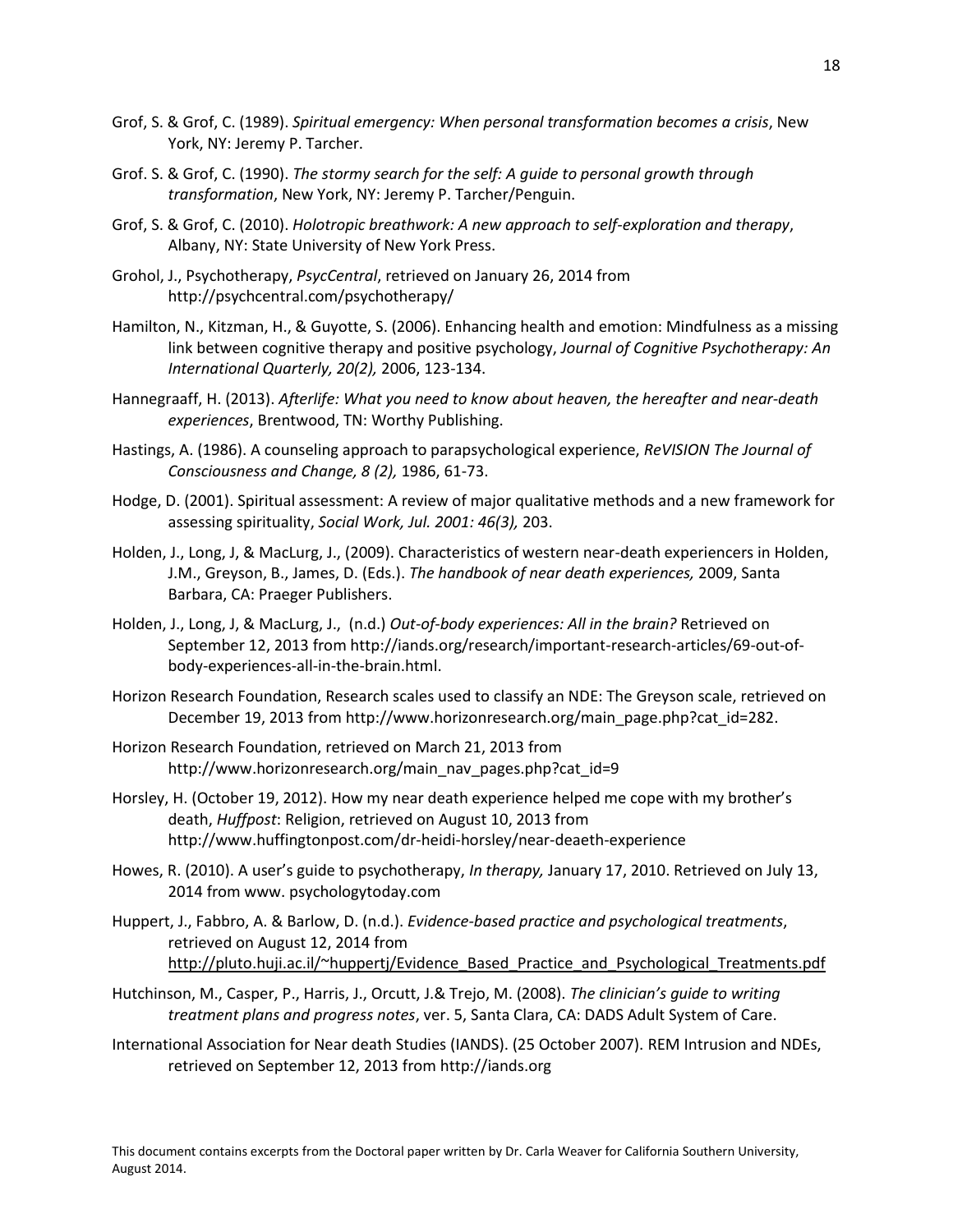- International Association for Near death Studies (IANDS). (30 October 2011a). Aftereffects of near-death states*,* retrieved on August 26, 2013 from http://iands.org/aftereffects-of-near-deat-states.html
- International Association for Near death Studies (IANDS), (30 October 2011b). Key facts About neardeath states, retrieved on August 26, 2013 from http://iands.org/about-ndes/key-ndefacts.html
- International Association for Near death Studies (IANDS). (30 October 2011c). About near-death experiences, retrieved on August 26, 2013 from http://iands.org/aftereffects-of-near-deatstates.html
- International Association for Near-death Studies (IANDS). (2007). Science and spirituality, retrieved on May 14, 2014 from http://iands.org
- Irwin, H. (1985). *Flight of mind: A psychological study of the out-of-body experience*. Metuchen, NJ: Scarecrow Press.
- Irwin, H., Dagnall, N., & Drinkwater, K., (2013). Parapsychological experience as anomalous experience plus paranormal attribution: A questionnaire based on a new approach to measurement, *The Journal of Parapsychology, 77,* Spring 2013.
- Jansen, K. (1989). Near-death experience and the NMDA receptor, *British Medical Journal, 298*, 1708- 1709.
- Kabat-Zinn, J. (2003). Mindfulness-based interventions in context: Past, present and future, *Clinical Psychology: Science and Practice*, 10(2), Summer 2003, 144-156.
- Kashdan, T. & McKnight, P. (2009). Origins of purpose in life: Refining our understanding of a life well lived, *Psychological Topics, 18*(2), 2009, 303-316.
- Kason, Y. & Degler, T. (1994). *A farther shore: How near-death and other extraordinary experiences can change ordinary lives*, Toronto, ON: Harper Collins Publishers Ltd.
- Kelly, E.W., Kelly, E.F., Crabtree, C., Gauld, A., Grosso, M., Greyson, B. (2007). *Irreducible mind: Toward a psychology for the 21st century*, Lanham, MD: Rowman & Littlefield Publishers, Inc.
- Kelly, E.W., Greyson, B. & Kelly, E.F. (2007). Unusual experiences near death and related phenomena in E.F. Kelly, E.W. Kelly, A. Crabtree, A. Gauld, M. Grosso, and B. Greyson, *Irreducible mind* (367- 421), Lanham, MD: Rowmand & Littlefield.
- Kleining, G. & Witt, H. (2000). The qualitative heuristic approach: A methodology for discovery in psychology and the social sciences. Rediscovering the method of introspection as an example, *FQS Forum: Qualitative Social Research, 1(1),* Art. 13, January 2000 retrieved on December 8, 2013 from http://www.qualitative-research.net/index.php/fqs/article/view/1123/2496
- Klemenc-Ketis, K. Kersnik, J. & Grmec, S. (2010). The effect of carbon dioxide on near-death experiences in out-of-hospital cardiac arrest survivors: A prospective observational study. *Critical Care, 14*, R56.
- Knoblauch, H., Schmied, I., & Schnettler, B. (2001). Different kinds of near-death experience: A report on a survey of near-death experiences in Germany, *Journal of Near death Studies, 20*, 15-29.
- Kubler-Ross, E. (1969). *On death and dying*, New York, NY. Touchstone.

Kundalini Research Network, retrieved on October 10, 2013.from http://www.kundalininet.org/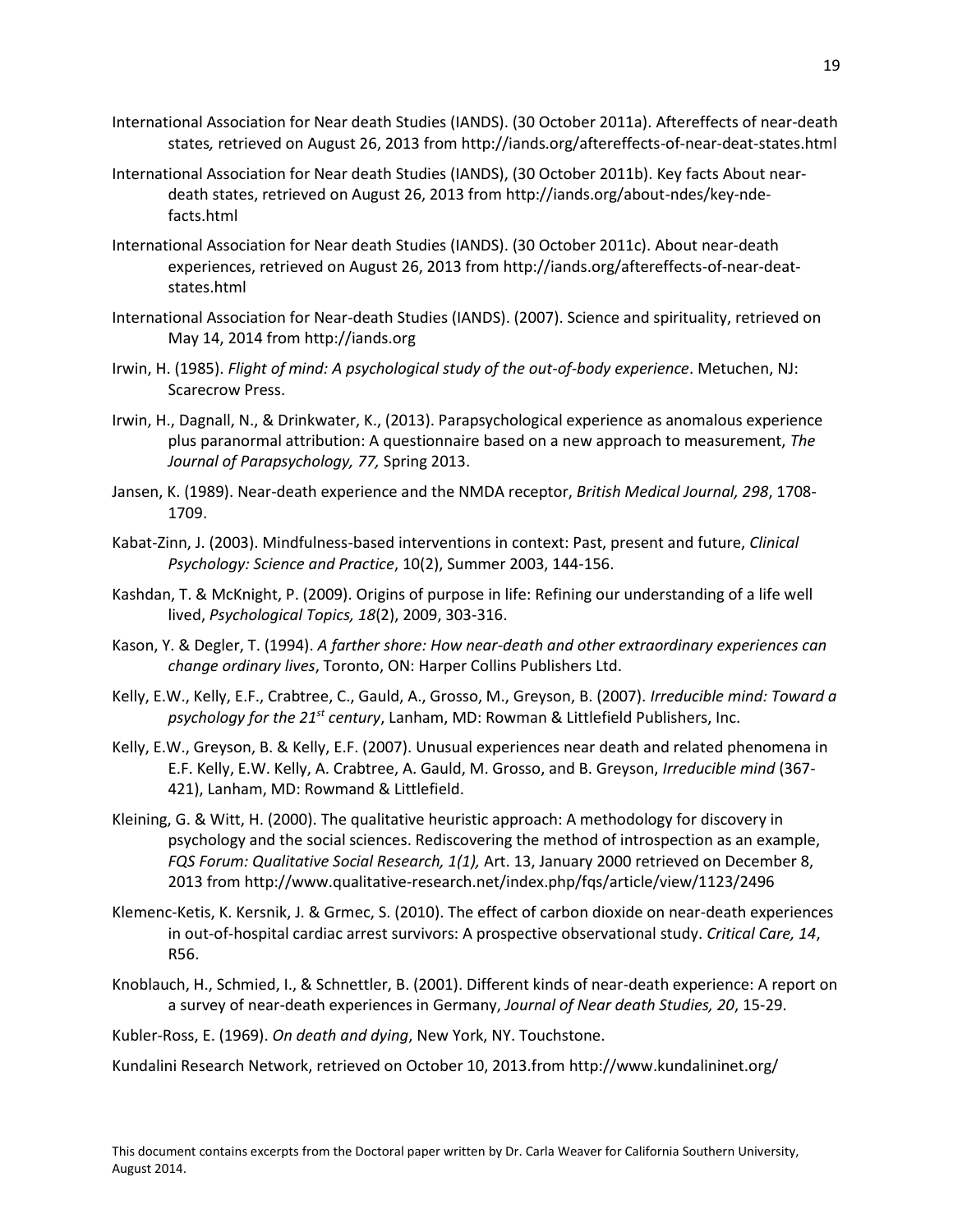- Laerd Statistics, Pearson product-moment correlation, retrieved on December 19, 2013 from https://statistics.laerd.com/statistical-guides/pearson-correlation-coefficient-statistical-guide-2.php
- Lantz, J. (1992). Using Frankl's concepts with PTSD clients, *Journal of Traumatic Stress*, 5(3), July 1992, 485-490.
- Lanza, R. (2013). *Biocentrism: How life and consciousness are the keys to understanding the nature of the universe, Dallas, TX: BenBella Books, Inc.*
- Laszlo, E., Grof, S., Russell, P. (1999). *The consciousness revolution*, Boston, MA: Element.
- Lemind, A. & Berman, B. (2009). Quantum theory proves that consciousness moves to another universe after death, *Learning Mind*, December 7, 2013, retrieved on August 11, 2014 from http://www.learning-mind.com/quantum-theory-proves-that-consciousness-moves-to-anotheruniverse-after-death/
- Lempert, T., Bauer, M., Schmidt, D. (1994). Syncope and near-death experience, *The Lancet*, *344*, 829- 830.
- Long, J. & Perry, P. (2010). *[Evidence of the afterlife: The science of near-death experiences,](http://astore.amazon.com/neardeathcom-20/detail/0061452572)* New York, **NY: Harper One.**
- Long, J. & Bernstein, P. (2001). Dutch NDE study attracts worldwide attention, retrieved on September 12, 2013 from http://iands.org/research/important-research-articles.html?layout=default
- Malarkey, K. & Malarkey, A. (2010). *The boy who came back from heaven*, Carol Stream, IL: Tyndale House Publishers Inc.
- Malchiodi, C. (2010). The integrative, reparative and restorative powers of the arts, *Arts and Health*, March 17, 2010, retrieved on July 20, 2014 from http://www.psychologytoday.com/blog/thehealing-arts/201003/cool-art-therapy-intervention-6-mandala-drawing
- Mayo Clinic, retrieved on November 12, 2013 from http://www.mayoclinic.com/health/coma/DS00724)
- Mays, R., & Mays, S., (December 5, 2011). A theory of mind and brain that solves the "hard problem" of consciousness, retrieved on September 10, 2013 fro[m http://iands.org/home.html.](http://iands.org/home.html)
- McArdle, T. (n.d.) How to draw a mandala, *Art is Fun*, retrieved on July 20, 2014 from http://www.art-isfun.com/how-to-draw-a-mandala.html
- McTaggart, L. (2008). *The field*, New York, NY: Harper.
- McTaggart, L. (2007). *The intention experiment*, New York, NY: Free Press.
- McVea, C. & Tresniowski, A., (2013). *Waking up in heaven*, New York, NY: Howard Books.
- *Medical News Today*, What Is depersonalization? What causes depersonalization? Retrieved on November 9, 2013 from http://www.medicalnewstoday.com/articles/262888.php
- Miller, J. (1987). A counseling approach to assist near-death experiencers: A response to Bette Furn's paper, *Journal of Near-Death Studies, 6(1),* Fall 1987, 30-36.
- Moody, R. Jr. (1975). *Life after life*, New York, NY: Harper One.
- Moody, R. Jr. (1988). *The light beyond*, New York, NY: Bantam Books.
- Morse, M. & Perry, P. (1990). *Closer to the light*, New York, NY: Villard Books.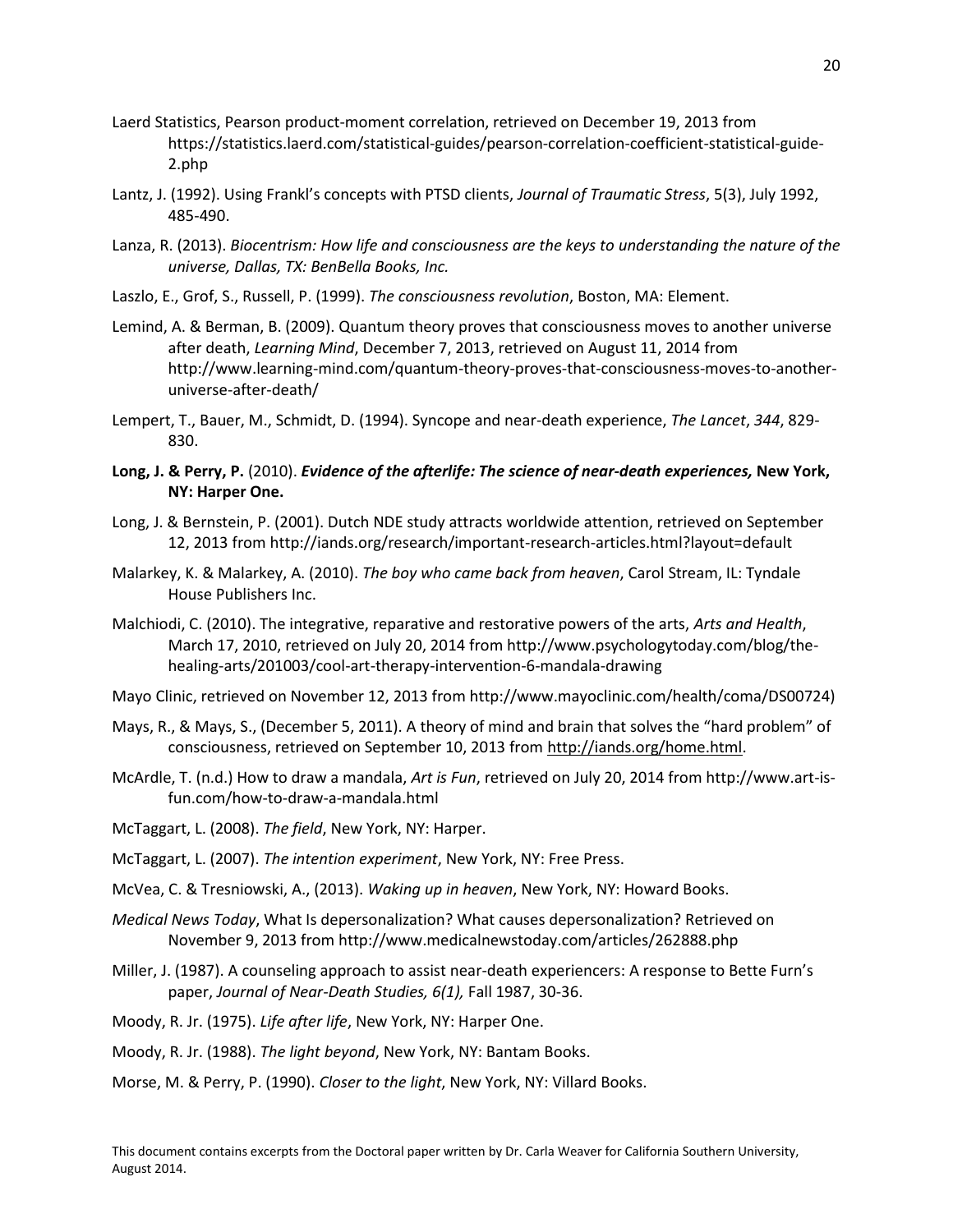- Mulhauser, G. (n.d.). An introduction to existential counselling, *Counseling Resource Mental Health Library*, retrieved on July 14, 2014 from <http://counsellingresource.com/lib/therapy/types/existential/>
- Nadeau, R. & Kafatos, M. (1999). *The non-local universe: The new physics and matters of the mind*, Oxford: Oxford University Press.
- National Center for PTSD (n.d.). retrieved on April 25, 2014 from http://www.ptsd.va.gov/professional/PTSD-overview/dsm5\_criteria\_ptsd.asp .
- Near-death.com, Carl Jung's near-death experience, retrieved on September 9, 2013 from https://www.near-death.com/jung.html
- Near-death.com, Betty Eadie's near-death experience, retrieved on September 9, 2013 from https://www.near-death.com/eadie.html
- Near-death.com, Edgar Cayce's near-death-like experiences, retrieved on September 9, 2013 from https://www.near-death.com/experiences/cayce01.html

Near death Experience Research Foundation retrieved on November 8, 2013 from www.nderf.org

- Nebraska Department of Veteran's Affairs, What is PTSD? Retrieved on May 23, 2014 from http://www.ptsd.ne.gov/what-is-ptsd.html
- Nelson, K. (2012). *The spiritual doorway in the brain*, New York, NY: The Penguin Group.
- Nolan, M. (1986). The spiritual emergency network, *ReVISION The Journal of Consciousness and Change,, 8 (2),* 1986, 89.
- Novin, W. (2004) Can quantum physics explain consciousness? A report on the quantum mind conference, *Skeptic, 11(1),* 2004, 20-24.
- Noyes, R., (1982). The human experience of death or, what can we learn from near-death experiences? *Journal of Death and Dying, 13(3),* 1982-83.
- Noyes, R. & Kletti, R. (1976). Depersonalization in the face of life-threatening danger: An interpretation. *Omega, 7*, 1976, 103-114.
- Noyes, R. & Slyman, D. (1978). The subjective response to life-threatening danger, *Omega, 9,* 313-321.
- Owens, J., Cook, E. & Stevenson, I. (1990). Features of "near death experience" in relation to whether or not patients were near death. *The Lancet, 336*, 1175-1177.
- Palmer, G. & Braud, W. (2002). Exceptional human experiences, disclosure, and a more inclusive view of physical, psychological, and spiritual well-being, *The Journal of Transpersonal Psychology*, 34(1), 2002, 29-61.
- Palmieri, A., Calvo, V., Kleinbub, J., Meconi, F., Marangoni, M., Barilaro, P., Broggio, A., Sambin, M., & Sessa, P. (2014). "Reality" of near-death experience memories: Evidence from a psychodynamic and electrophysiological integrated study, *Frontiers in Human Neuroscience, 8(429)*, June 2014.
- Pargament, K. (1997). *The psychology of religion and coping*. New York, NY: The Guilford Press.
- Parnia. S. (2006). *What happens when we die: A ground-breaking study into the nature of life and death*, Carlsbad, CA: Hay House, Inc.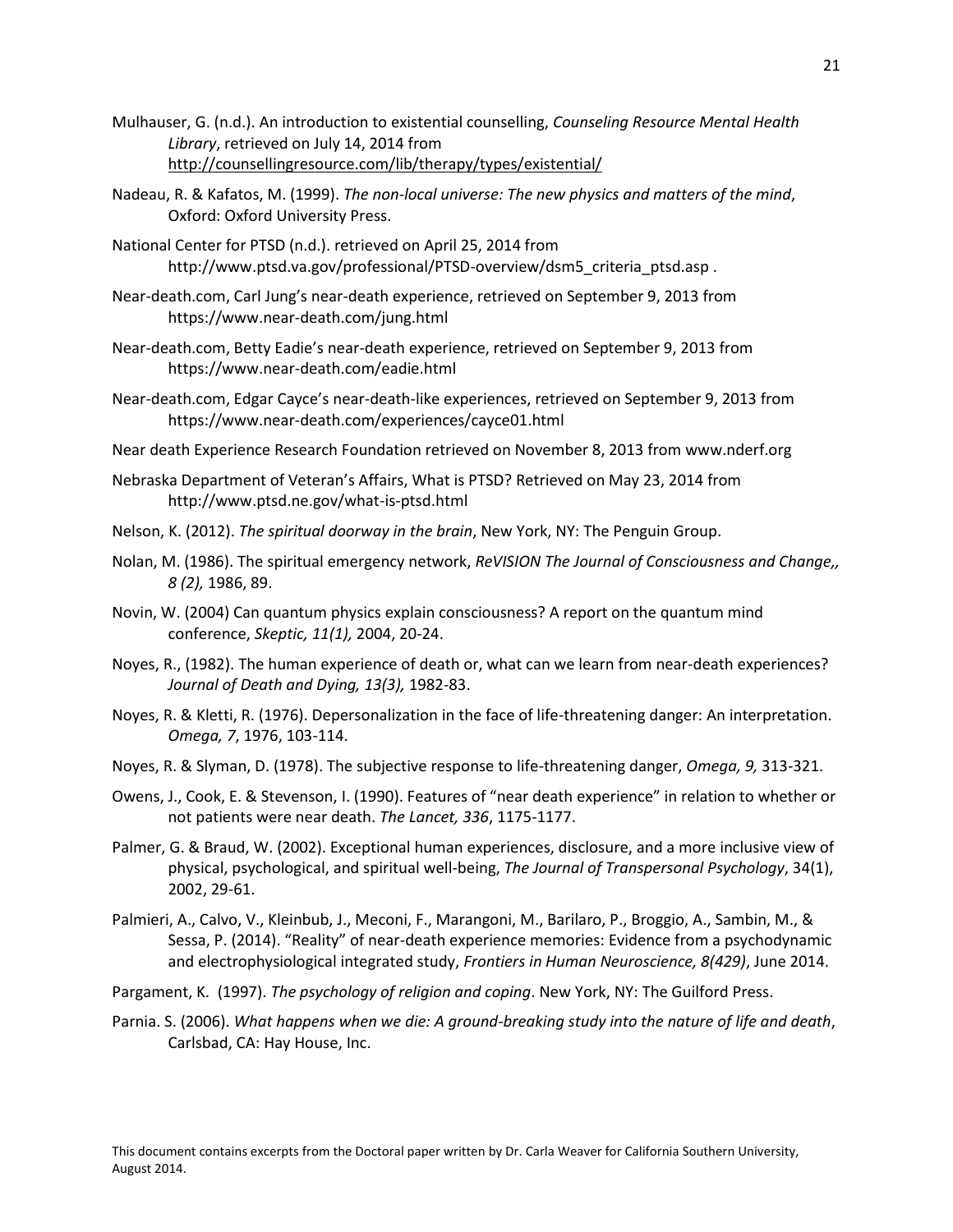- Parnia, S., Spearpoint, K. & Fenwick, P. (2007). Near death experiences, cognitive function and psychological outcomes of surviving cardiac arrest, *Resuscitation* (2007), doi:10.1016/j.resuscitation.2007.01.020,
- Pekala, R., & Cardena, E. (2000). Methodological issues in the study of altered states of consciousness and anomalous experiences in Cardena, E., Lynn, S., & Krippner, S. (eds.). (2000). *Varieties of anomalous experience: Examining the scientific evidence*, Washington, DC: American Psychological Association.
- Penfield, R. (1994). *Shadows of the mind: A search for the missing science of consciousness*, Oxford: Oxford University Press.
- Perera, M. et al. (2005). Prevalence of near death experiences in Australia, *Journal of Near death Studies, 24*, 109.
- Perez-de-Albeniz, A. & Holmes, J. (2000). Meditation: Concepts, effects and uses in therapy, *International Journal of Psychotherapy, 5(1),* 2000, 49-58.
- Pinker, S. (2007). The brain: The mystery of consciousness, *Time,* January 29, 2007.
- Planck, M. *Das Wesen der Materie [The Nature of Matter]*, speech at Florence, Italy (1944) (from Archiv zur Geschichte der Max-Planck-Gesellschaft, Abt. Va, Rep. 11 Planck, Nr. 1797)
- Plato, (420 BC). Myth of ER, Book X, *The Republic*.
- Purkayashta, M. & Mukherjee, K. (July 2012). Three cases of near death experience: Is it physiology, physics or philosophy? *Annals of Neurosciences, 19(3).*
- Radford, B. (2007). Measuring near death experience, *The Skeptical Inquirer, 31*, 3, May/Jun 2007.
- **Ring, K.** (1982). *[Life at death: A scientific investigation of the near-death experience,](http://www.amazon.com/dp/0688012531/ref=nosim?tag=neardeathcom-20&linkCode=sb1&camp=212353&creative=380549)* **New York, NY: [Quill](http://www.amazon.com/dp/0688012531/ref=nosim?tag=neardeathcom-20&linkCode=sb1&camp=212353&creative=380549)***.*
- *Ring, K. (1986). Near-death experiences: Implications for human evolution and planetary transformation, ReVISION The Journal of Consciousness and Change,, 8 (2),* 1986, 75-85.
- Ring, K. & Agar, A. (1986). The Omega Project, *ReVISION The Journal of Consciousness and Change,, 8 (2),* 1986, 87-88.
- Ring, K. & Valarino, E. (1998). *Lessons from the light: What we can learn from the near-death experience*, Needham, MA: Moment Point Press.
- Rivas, T. (2003). The survivalist interpretation of recent studies into the NDE, *The Journal of Religion and Psychical Research, 26*(1), 27-31, January 2003, retrieved on September 12, 2013 from [www.near-death.com/experiences/articles002.html.](http://www.near-death.com/experiences/articles002.html)
- Rominger, R. (2010). Postcards from heaven and hell: Understanding the near-death experience through art, *Art Therapy Journal of the American Art Therapy Association, 27(1),* 18-25.
- Rosenblum, B. & Kuttner, F. (2011).*Quantum enigma: Physics encounters consciousness*, Oxford: Oxford University Press.
- Rowan, J. (November 1998). Linking: Its place in therapy, *International Journal of Psychotherapy, 3(3)* 245.
- Sabom, M. (1982). *Recollections of death: A medical investigation*, New York, NY: Harper and Row.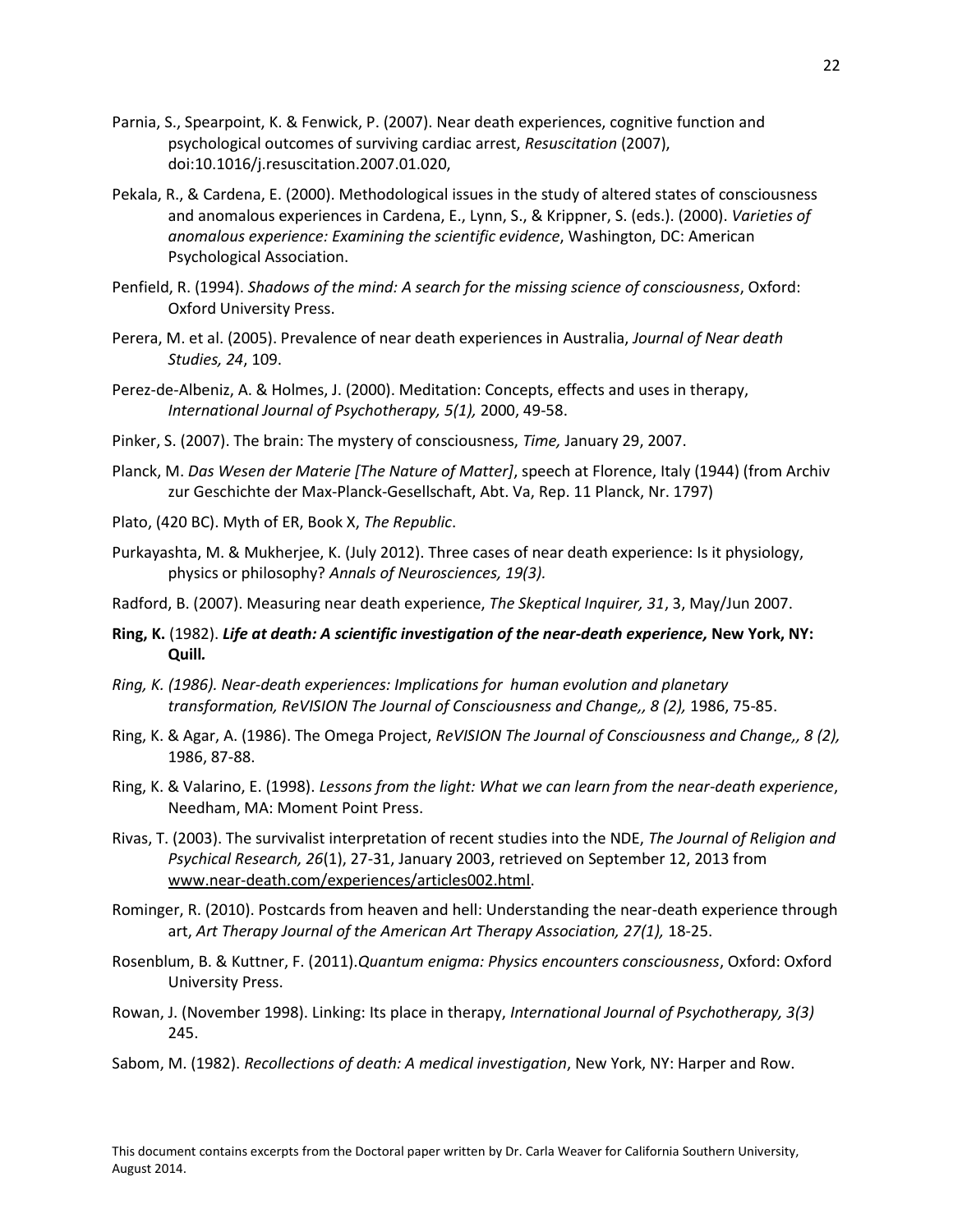- Sartori, P. (2006). Prospective study, retrieved on September 12, 2013 from http://iands.org/research/important-research-articles/80-penny-sartori-phd-prospectivestudy.html
- Sartori, P. (2014). *The wisdom of near-death experiences: How understanding NDEs can help us live more fully*, Oxford: Watkins Publishing Ltd.
- Satwant, I. & Stevenson, P. (1986). Near death experiences in India, *The Journal of Nervous and Mental Disease, 174*, 165-170.
- Schwartz, G. (2011). *The sacred promise: How science is discovering spirit's collaboration with us in our daily lives*, New York, NY: Atria Books.
- Schwartz, G. & Russek, L. (1999). *The living energy universe: A fundamental discovery that transforms science and medicine*, Charlottesville, VA: Hampton Roads Publishing Company Inc.
- Serdahely, W. (1991). A comparison of retrospective accounts of childhood near-death experiences with contemporary pediatric near-death experience accounts, *Journal of Near-Death Studies, 9* (1991),219.
- Shenhav, A., Rand, D., & Greene, J., Divine intuition: Cognitive style influences belief in God, *Journal of Experimental Psychology – General, 2012, 141(3)*, 423-428.
- Smith, A. (2012). Innovative applications of logotherapy for military-related PTSD, ACA Conference, San Francisco, CA, March 21, 2012.
- Spinelli, E. (2007). *Practicing existential psychotherapy: The relational world*, Sage.
- Staples, L. (n.d.). Active imagination, Jung Society of Washington, retrieved on July 20, 2014 from http://www.jung.org/Staples.html
- Stapp, H. (2005). Quantum interactive dualism: An alternative to materialism, *Journal of Consciousness Studies, 12(11)*, 2005, 43-58.
- Storm, H. (2005). *My descent into death: A second chance at life*, New York, NY: Doubleday.
- Stromberg, J. (August 12, 2013). A last-second surge of brain activity could explain near-death experiences, *Smithsonian.com*, retrieved on August 26, 2013 from http://blogs.smithsonianmag.com/science/2013/08/a-last-second-surge-of-brain-activity-couldexplain-near-death-experiences/
- Sudduth, M. (2012). A critical response to David Lund's argument for postmortem survival, *Journal of Scientific Exploration, 27(2),* 277–316.
- Sutherland, C. (2009). Trailing clouds of glory: The near-death experiences of western children and teens, in Holden, J., Greyson, B. & James, D., (Eds.), *The handbook of near-death experiences: Thirty years of investigation*, Westport, CT: Praeger Publishers, 92.
- *Therapeutic-Art* (2010). Objectives of art therapy, retrieved on January 26, 2014 from http://therapeutic-art.blogspot.mx/2010/08/objectives-of-art-therapy.html
- Thonnard, M., Charland-Verville, V., Bredart, S., Dehon, H., Ledoux, D., Laureys, S., & Vanhaudenhuyse, A. (2013). Characteristics of near-death experiences memories as compared to real and imagined events memories*, PLOS One, 8(3),* March 2013[, www.plosone.org,](http://www.plosone.org/)
- Todd, D. (2013). The Science of Prayer, *The Vancouver Sun*, December 24, 2013, A19.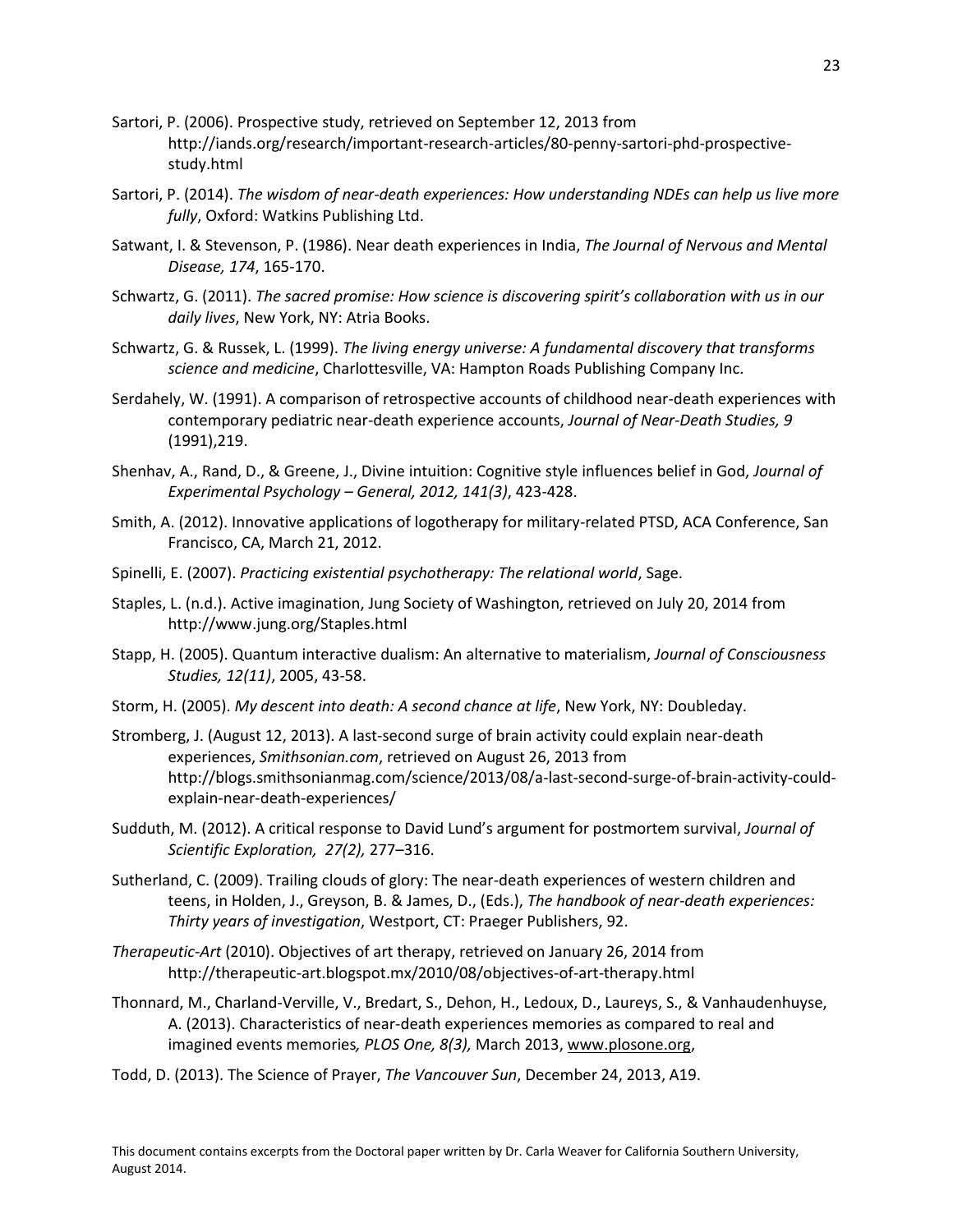- Tolan, S. (2006). Imagination to intuition: The journey of a rationalist into realms of magic and spirit, *Advanced Development. 10*, 45, Denver.
- Turner, R., Lukoff, D., Barnhouse, R., Lu, F. (1995). Religious or spiritual problem: A culturally sensitive diagnostic category in the DSM-IV. *The Journal of Nervous and Mental Disease 183*: 435-444.
- U.S. Department of Health and Human Services. (2000). *10th Special report to US congress on alcohol and health*, June 2000.
- University of Arizona, Center for Consciousness Studies, retrieved on June 14, 2014 from http://www.consciousness.arizona.edu/
- University Libraries, University of Toledo, retrieved on December 2, 2013 from <http://libguides.utoledo.edu/content.php?pid=285708&sid=2351315>
- US Department of Veteran's Affairs. (n.d.). *For professionals: Dissociative subtype of PTSD*, National Center for PTSD, retrieved on July 27, 2014 from http://www.ptsd.va.gov/professional/PTSDoverview/Dissociative\_Subtype\_of\_PTSD.asp
- **Vallejos, L. (n.d.) Existential therapy, retrieved on November 16, 2013 from http://www.goodtherapy.org/Existential\_Psychotherapy.html**
- van Lommel, P. (2001). Near death experience in survivors of cardiac Arrest: A prospective study in the Netherlands, *Lancet, 2001, 358*, 2039-45.
- van Lommel, P. (2004). About the continuity of our consciousness, Machado, C. & Shewmon, D.A., (Eds.,) *Brain death and disorders of consciousness*, New York, NY: Kluwer Academic/Plenum Publishers, *Advances in Experimental Medicine and Biology*. 2004; 550: 115-132.
- **van Lommel, P.** (2010). *[Consciousness beyond life: The science of the near-death experience](http://astore.amazon.com/neardeathcom-20/detail/0061777250)*. New York, NY: Harper One.
- Ventegodt, S., Andersen, N., & Merrick, J. (2003). Quality of life philosophy VI. The concepts, *The Scientific World Journal, 3,* 1230-1240.
- Viggiano, D., and Krippner, S. (2010). The Grofs' model of spiritual emergency in retrospect: Has it stood the test of time?, *International Journal of Transpersonal Studies, 2010, 29(1),* 118-127.
- Walker, E.H. (2000). *The physics of consciousness: The quantum mind and the meaning of life*, New York, NY: Perseus Books.
- Weaver, C. (2010). MSc master's thesis, California Southern University.
- Weaver, C. (2012). A discussion of the nature and physiology of alcohol abuse and recommended multimodal treatments, California Southern University.
- Whittemore, R., & Knafl, K. (2005). The integrative review: Updated methodology, *Journal of Advanced Nursing, 52 (5)*, 546-553.
- Wood, S., Wood, E., & Boyd, D. (2011). *Mastering the world of psychology,* 4/E, Pearson.
- Wulff, D. (2000). Mystical experience, in Cardena, E., Lynn, S., & Krippner, S. (eds.). (2000). *Varieties of anomalous experience: Examining the scientific evidence*, Washington, DC: American Psychological Association, Chapter 10, 397-440.
- Yang, C.P. & Lukoff, D. (2006). Working with spiritual issues of adults in clinical practice, *Psychiatric Annals 363*, March 2006, 168-174.